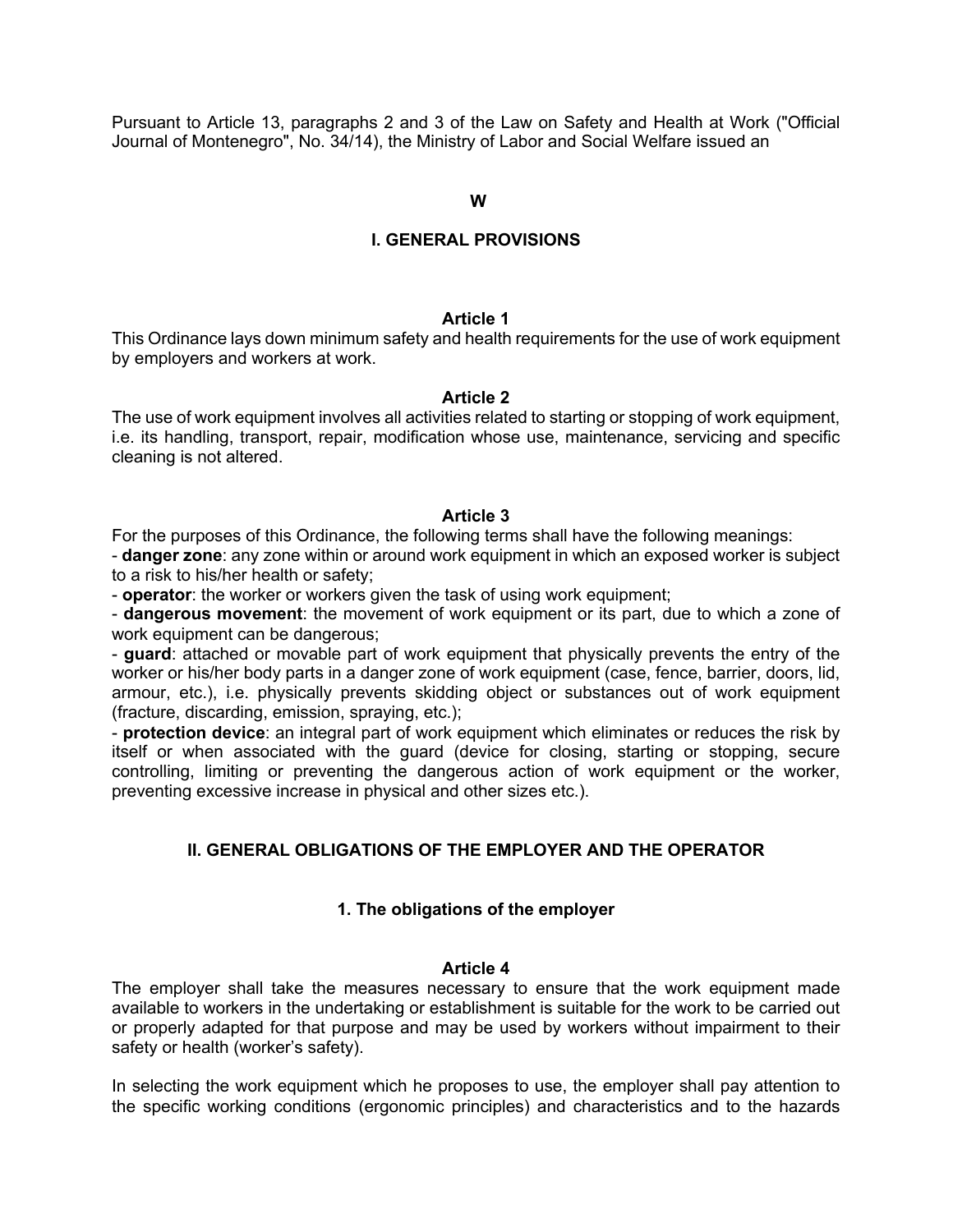which exist in the undertaking or establishment, in particular at the workplace, for the safety and health of the workers, and any additional hazards posed by the use of the work equipment in question.

If the employer draws up parts of work equipment into the functional unit or work equipment is reconstructed so that its characteristics and functionality are changed, it is considered that he/she is work equipment manufacturer and is subjected to regulations applicable to manufacturers of work equipment.

#### **Article 5**

The employer shall take organizational and technical measures to prevent or limit the foreseeable hazards or damages which may arise when using work equipment and to take measures for its safe use.

## **Article 6**

Work equipment can be used only if it has a prominent manufacturer's label in a visible place, in accordance with the regulations governing general product safety.

## **Article 7**

The employer shall take technical safety measures (guards, protection devices etc.) to prevent the entry of the worker into the danger zone of work equipment, if the danger zone is not provided with structural solutions.

## **Article 8**

If the operator shall approach to the danger zone (with his/her hand or body part) in order to hold, insert or remove the sample from the danger zone, then the employer shall ensure extra hand tools or mechanical devices for receiving, inlaying, turning, extracting, inserting, taking samples etc.

## **Article 9**

The employer shall supply, issue on the use and provide means and equipment for personal safety at work to the operator of work equipment: for processing of infectious and squeamish substances of animal origin; which creates noise and vibration; with dangerous radiation; with electric drive and for processing, treatment or other processes with hazardous substances.

The employer shall take into consideration the present dangers and hazards at workplace when choosing work equipment, i.e. other hazards and safety risks which may arise from the use of that work equipment.

Where it is not possible in this way fully to ensure that work equipment can be used by workers without risk to their safety or health, the employer shall take appropriate measures to minimize the risks.

The employer shall ensure that work equipment is maintained in accordance with manufacturer's instructions.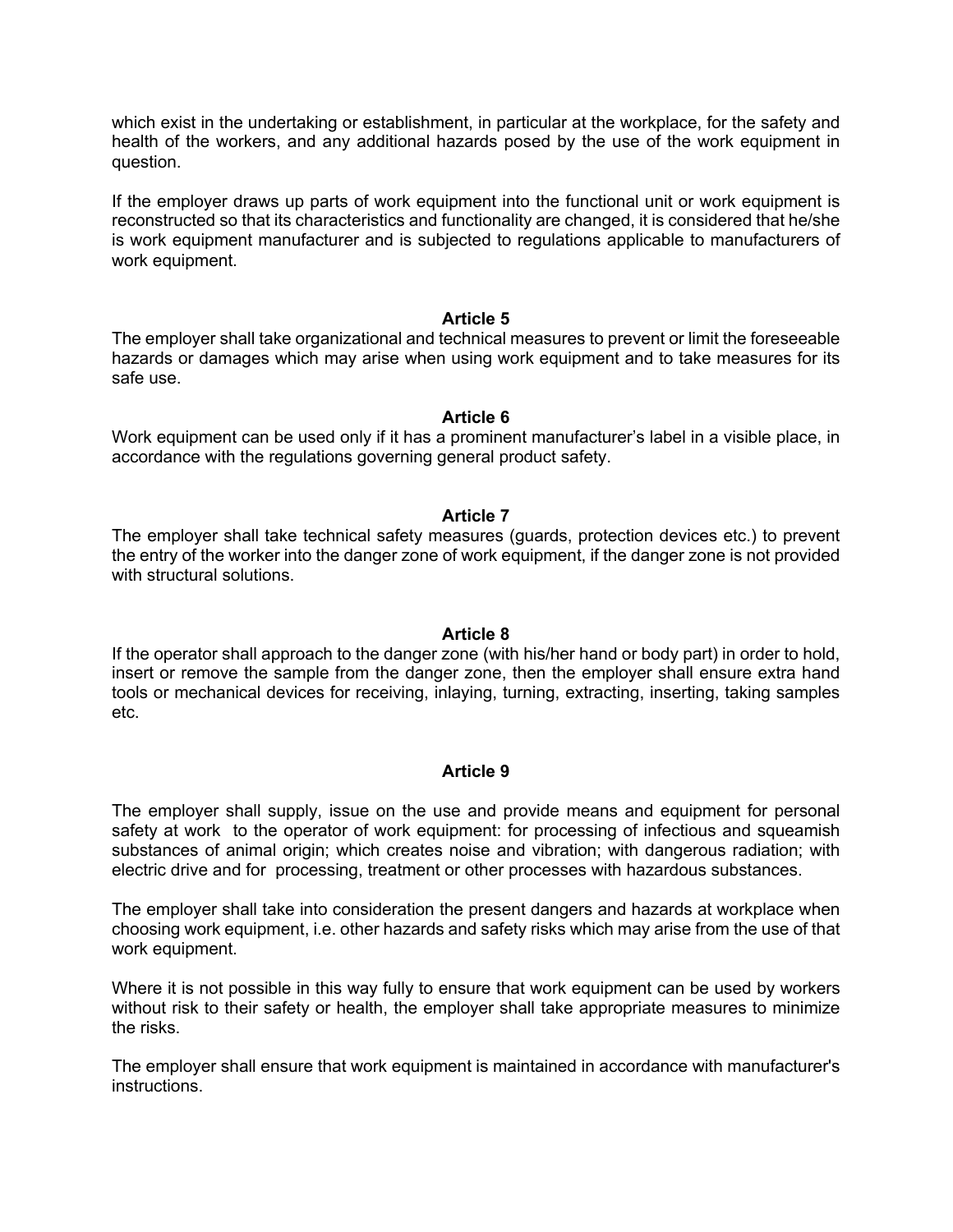The employer shall ensure that work equipment can only be used by the operator, and that repairs, modifications, maintenance and servicing is performed only by the worker who is specially designated and trained.

## **Article 11**

Prior to work commencement and after any changes that could affect the safe use of work equipment, the employer shall take the necessary measures to ensure that workers have at their disposal adequate information and, where appropriate, written instructions on the work equipment used at work. The information and the written instructions shall contain at least adequate safety and health information concerning:

- the conditions of use of work equipment;

- foreseeable abnormal situations; and

- the conclusions to be drawn from experience, where appropriate, in using work equipment.

Workers shall be made aware of dangers relevant to them, work equipment present in the work area or site, and any changes affecting them, inasmuch as they affect work equipment situated in their immediate work area or site, even if they do not use such equipment directly.

# **2. The obligations of the operator**

# **Article 12**

In accordance with the instructions the operator received from the employer, i.e. the manufacturer, he/she shall:

- properly use and maintain work equipment;

- require the repair of damaged or replacement of used work equipment, if it poses a threat to his/her safety, as well as other exposed worker who may come into the danger zone of work equipment;

- require adequate means and equipment for personal protection at work, if the proper use of work equipment may cause danger for occurrence of injuries or health hazards. Exposed worker is every worker who is fully or partially located in the danger zone.

# **III. EMPLOYER'S AND WORKER'S SPECIFIC OBLIGATIONS**

# **Article 13**

The employer shall ensure that work equipment control devices which affect safety must be clearly visible and identifiable and appropriately marked where necessary.

Except where necessary for certain control devices, control devices must be located outside danger zones and in such a way that their operation cannot pose any additional hazard. They must not give rise to any hazard as a result of any unintentional operation.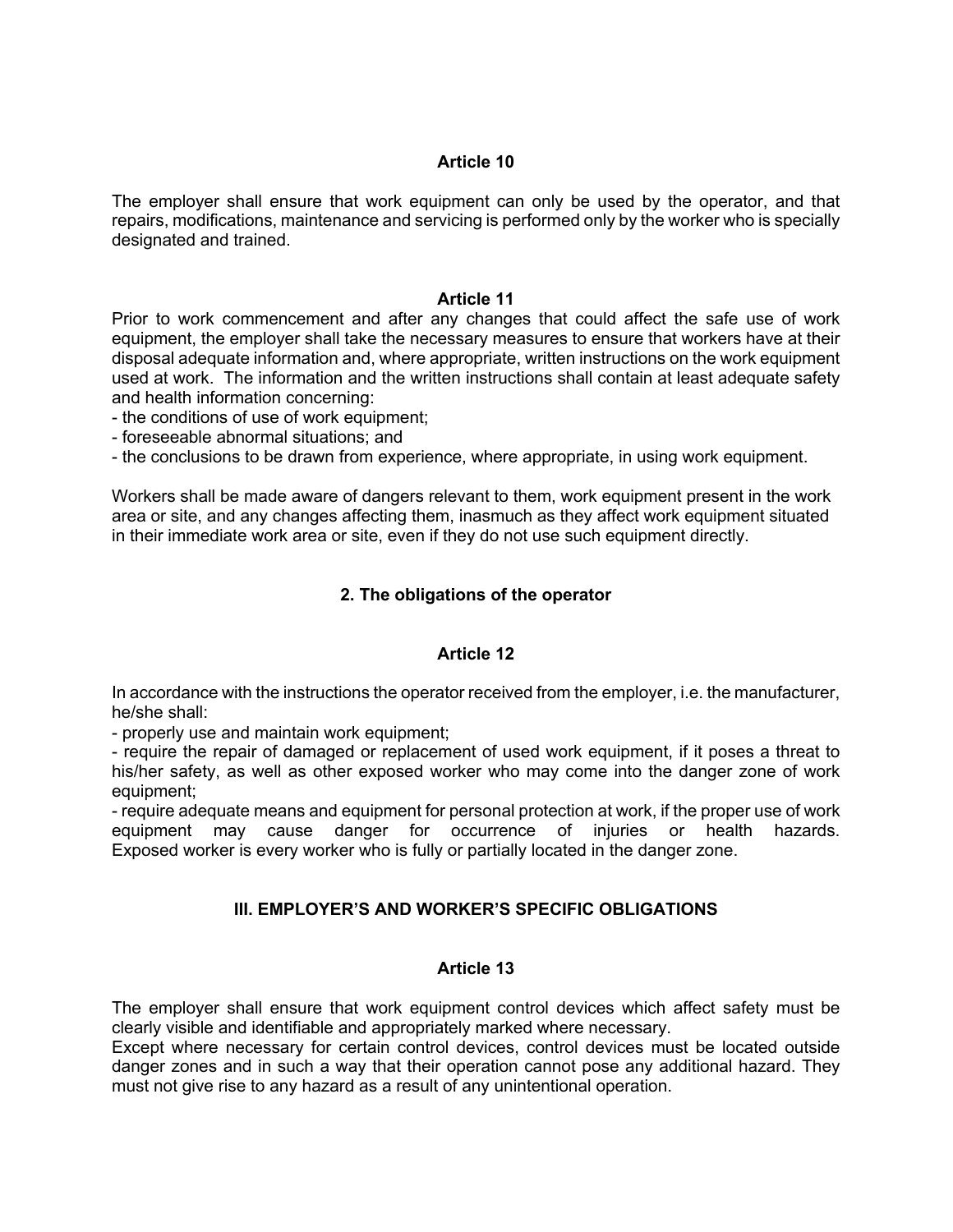If necessary, from the main control position, the operator must be able to ensure that no person is present in the danger zones. If this is impossible, a safe system such as an audible and/or visible warning signal must be given automatically whenever the machinery is about to start. An exposed worker must have the time and the means quickly to avoid hazards caused by the starting or stopping of the work equipment.

Control systems must be safe and must be chosen making due allowance for the failures, faults and constraints to be expected in the planned circumstances of use.

## **Article 14**

It must be possible to start work equipment only by deliberate action on a control provided for the purpose, without any hazards to the exposed worker. The same shall apply:

- to restart it after a stoppage for whatever reason;

- for the control of a significant change in the operating conditions (e.g. speed, pressure, etc.), unless such a restart or change does not subject exposed workers to any hazards.

This requirement referred to in paragraph 1 of this Article does not apply to restarting or a change in operating conditions as a result of the normal operating cycle of an automatic device.

#### **Article 15**

All work equipment must be fitted with a control to stop it completely and safely. Each work station must be fitted with a control to stop some or all of the work equipment, depending on the type of hazard or possible injuries of the worker, so that the equipment is in a safe state. The equipment's stop control must have priority over the start controls. When the work equipment or the dangerous parts of it have stopped, the energy supply of the actuators concerned must be switched off.

## **Article 16**

Where appropriate, and depending on the hazards the equipment presents and its normal stopping time, work equipment must be fitted with an emergency stop device.

## **Article 17**

Work equipment presenting risk to the worker due to falling objects or projections must be fitted with appropriate safety devices corresponding to the risk and provided by the employer.

Work equipment presenting hazards to the worker due to emissions of gas, vapour, liquid or dust must be fitted with appropriate containment and/or extraction devices near the sources of the hazard.

## **Article 18**

Work equipment and parts of such equipment must, where necessary for the safety and health of workers, be stabilized by clamping or some other means.

## **Article 19**

Where there is a risk of rupture or disintegration of parts of the work equipment, likely to pose significant danger to the safety and health of workers, appropriate protection measures must be taken.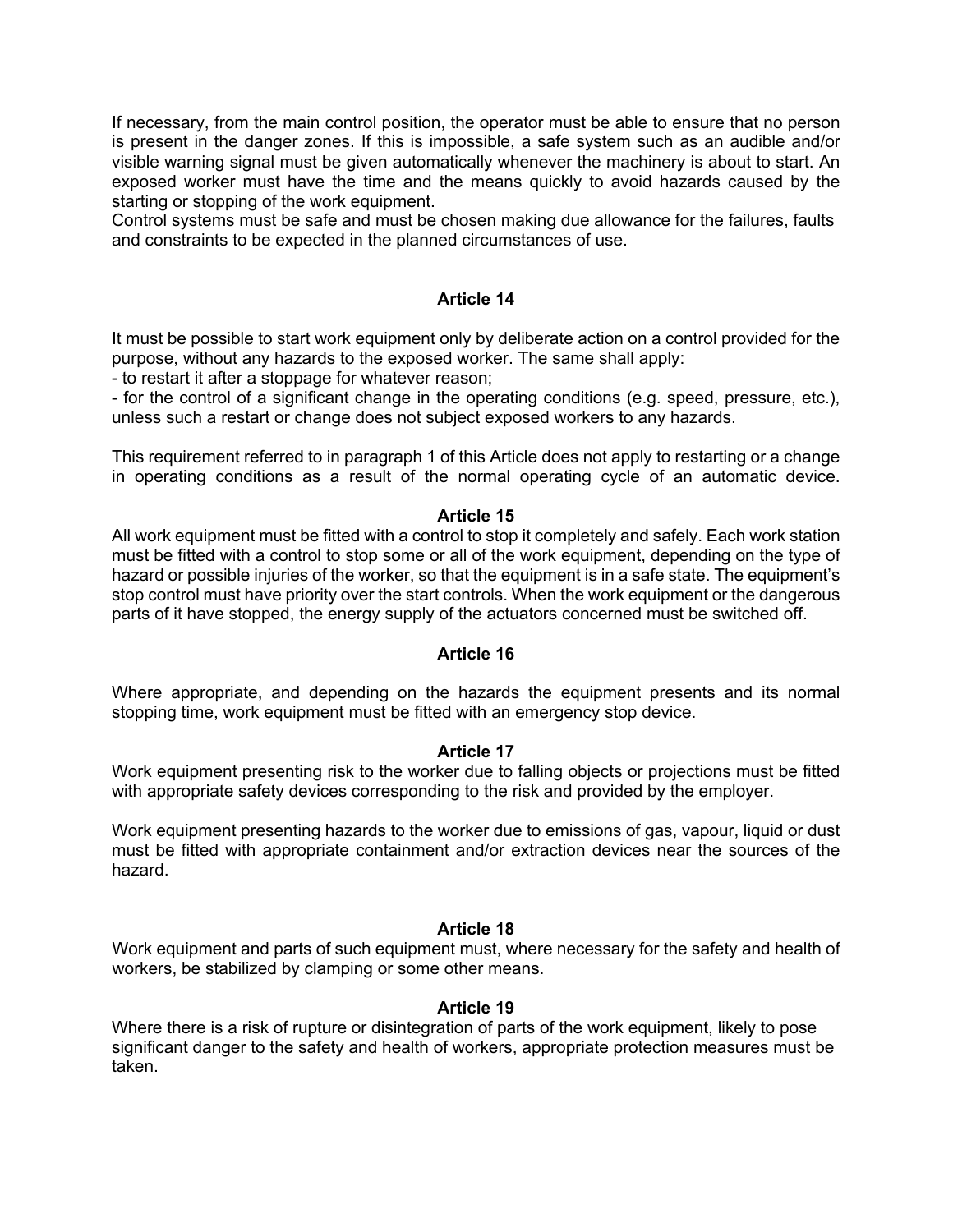Where there is a risk of mechanical contact with moving parts of work equipment which could lead to accidents, those parts must be provided with guards or devices by the employer to prevent access to danger zones or to halt movements of dangerous parts before the danger zones are reached.

The guards and protection devices must:

- be of robust construction;

- not give rise to any additional hazard;

- not be easily removed or rendered inoperative;

- be situated at a sufficient distance from the danger zone in order to prevent the entry of worker's body parts;

- not restrict more than necessary the view of the operating cycle of the equipment; and

- allow operations necessary in order to fit or replace parts and for maintenance work, restricting access only to the area where the work is to be carried out and, if possible, without removal of the guard or protection device.

#### **Article 21**

Areas and points for working on, or maintenance of, work equipment must be suitably lit in line with the operation to be carried out.

#### **Article 22**

Work equipment parts at high or very low temperature must, where appropriate, be protected to avoid the risk of workers coming into contact or coming too close.

## **Article 23**

Warning devices on work equipment must be unambiguous and easily perceived and understood.

#### **Article 24**

It must be possible to carry out maintenance operations when the equipment is shut down. If this is not possible, it must be possible to take appropriate protection measures for the carrying-out of such operations or for such operations to be carried out outside the danger zones.

#### **Article 25**

The employer shall ensure that all work equipment must be fitted with clearly identifiable means to isolate it from all its energy sources. Reconnection must be presumed to pose no risk to the workers concerned.

#### **Article 26**

The employer shall ensure that work equipment must bear the warnings and markings essential to ensure the safety of workers.

## **Article 27**

Workers must have safe means of access to, and be able to remain safely in, all the areas necessary for production, adjustment and maintenance operations.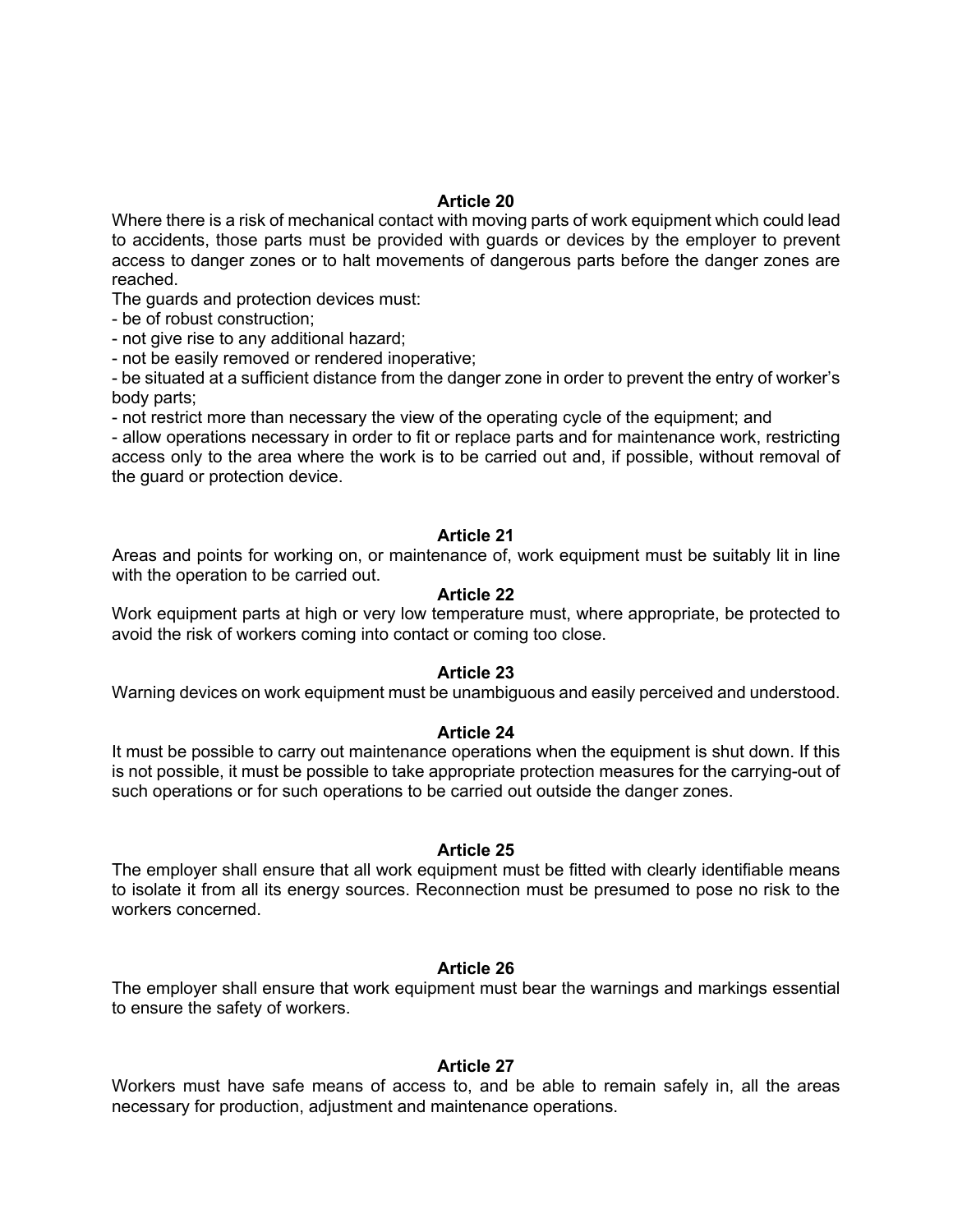All work equipment must be appropriate for protecting workers against the risk of the work equipment catching fire or overheating, or of discharges of gas, dust, liquid, vapour or other substances produced, used or stored in the work equipment.

#### **Article 29**

All work equipment must be appropriate for preventing the risk of explosion of the work equipment or of substances produced, used or stored in the work equipment. Notwithstanding paragraph 1 of this Article, if the risk of explosion of substances in work equipment (reactor, gas stations, silos, etc.) cannot be eliminated, the employer shall ensure that the necessary measures are taken without jeopardizing the worker due to explosions.

#### **Article 30**

The employer shall ensure that all work equipment must be appropriate for protecting exposed workers against the risk of direct or indirect contact with electricity.

#### **Article 31**

The employer shall provide that work equipment must be installed, located and used in such a way as to reduce risks to users of the work equipment and for other workers, for example by ensuring that there is sufficient space between the moving parts of work equipment and fixed or moving parts in its environment and that all forms of energy and substances used or produced can be supplied or removed in a safe manner.

#### **Article 32**

The employer shall ensure that work equipment is assembled and disassembled in accordance with the manufacturer's instructions.

#### **Article 33**

Work equipment which may be exposed to the danger of lightning (thunderbolt), shall be equipped with appropriate devices or means for eliminating the harmful effects on work equipment and exposed worker (protection from bias, etc.).

#### **Article 34**

Prior to commencement of work, the operator shall visually and by activating specific control devices, check the validity of work equipment operations, as well as the functionality and accuracy of guards and protective devices.

#### **Article 35**

Operator of work equipment causing hazardous movement shall wear equipment for personal protection at workplace which is body fitted, without any loose, prominent or additional parts. In the vicinity of work equipment moving parts, the workers with long hair are obliged to cover hair with a scarf or a hat, so as to prevent direct contact of hair with rotating parts of work equipment.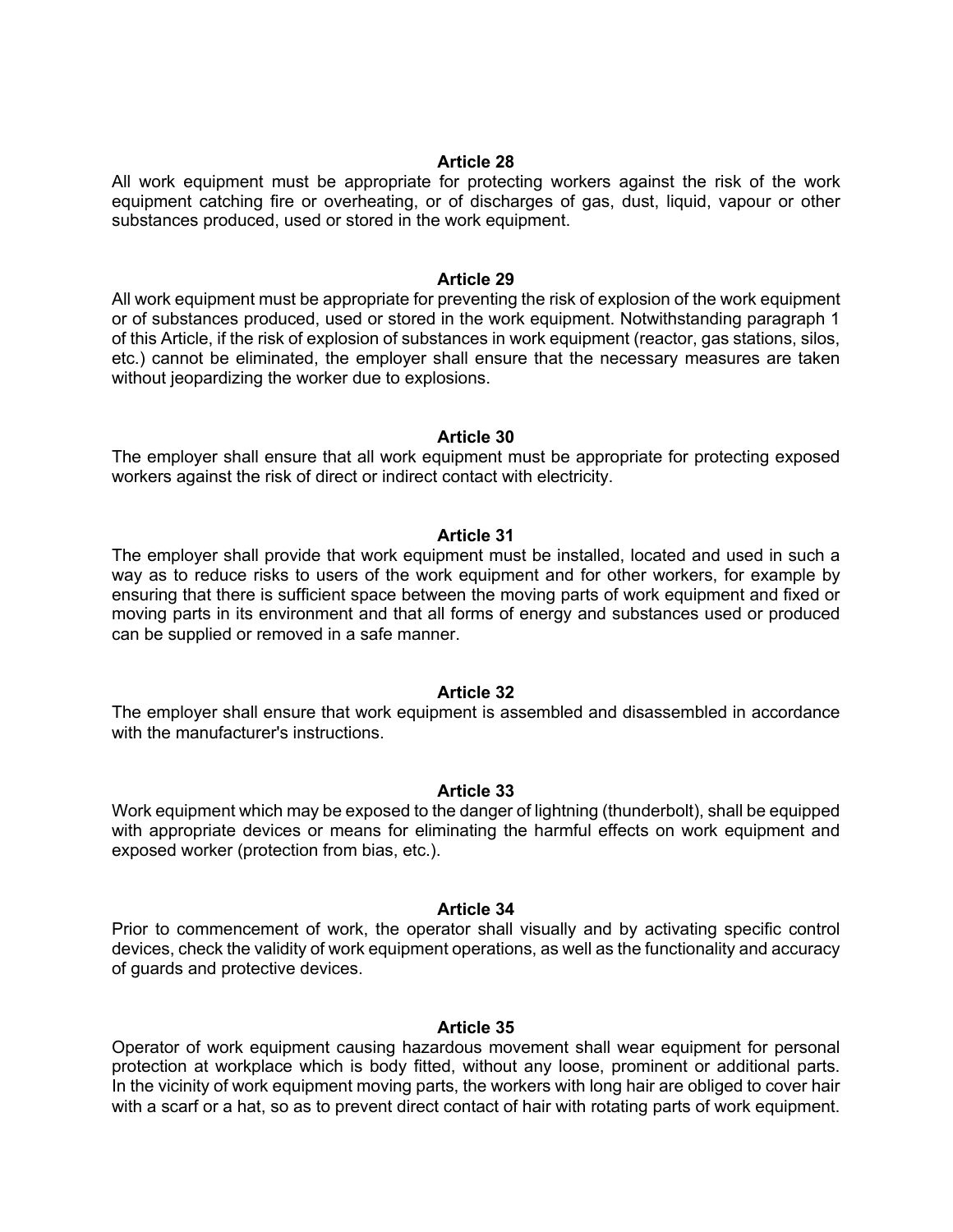The operator has to perform work in a safe manner so due to dangerous movements or other dangerous activities do not endanger himself/herself and other workers.

If the operator notices irregularities on work equipment, work equipment should be immediately stopped and irregularities reported to the employer.

## **Article 37**

The operator can put work equipment into operation when all provided guards and protection devices are in their protective position.

The operator must not remove the guards or protection devices, i.e. to cause that protective performance of the afore-mentioned shall be without their regular functions.

## **Article 38**

The operator who works with hazardous substances on work equipment, should be familiar with the characteristics of these substances and their safe handling.

## **Article 39**

If work equipment is simultaneously used by two or more operators, the employer shall appoint one of them for coordinating the work, unless the work is coordinated and supervised by their immediate superior.

## **Article 40**

The employer shall ensure that work equipment is tested and examined within the deadlines specified by the manufacturer.

If the manufacturer has not set deadlines for inspection and testing of work equipment, the employer shall ensure for inspections and tests within the prescribed deadlines.

## **Article 41**

If an integral part of work equipment is the device for lifting loads, the employer shall ensure that the operator is trained for safe operation, including the control of the device for lifting loads.

# **IV. ADDITIONAL OBLIGATIONS WHEN USING WORK EQUIPMENT**

# **1. Setting up of work equipment**

# **Article 42**

The employer shall ensure that work equipment in the workspace is set so that its movement, i.e.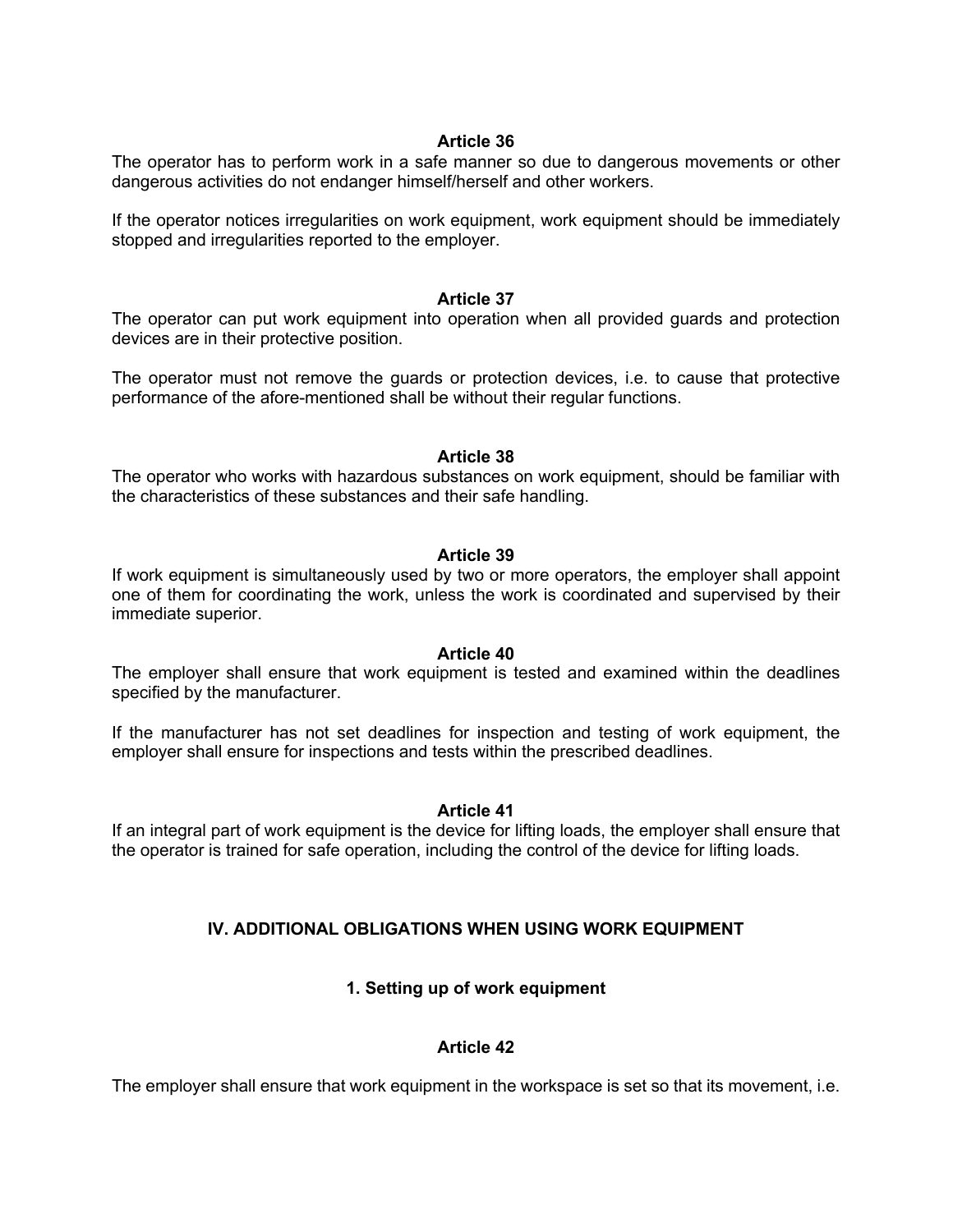the movement of its parts does not create danger zones, and if that is not possible, hazards to the worker should be eliminated with suitable protection devices.

If setting up of protection devices referred to in paragraph 1 of this Article is not possible, the worker's protection should be implemented by placing appropriate signs for the protection and health at work (worker movement prohibition in the danger zone).

#### **Article 43**

Within setting up of work equipment, the employer shall provide free areas for work equipment handling, as well as areas and access roads for delivery and storage of the material. For cleaning, lubricating and maintenance of work equipment, the employer shall ensure free passages and access roads to work equipment with those sides by which these activities should be carried out, as well as sufficient brightness of workspace.

The width of access road to work equipment and the place from which an operator carries out activities referred to in paragraph 2 of this Article shall be in accordance with the needs and body position of the worker in performing those tasks.

## **Article 44**

The employer shall ensure that work equipment is set in a way that operators are not exposed to mechanical hazards of injuries (falling or flying parts) and the risk of damage to health (toxic and aggressive substances, radiation, glare), i.e. other possible hazards, whereas the manufacturer's instructions of work equipment should be respected.

## **Article 45**

The employer shall ensure that fixed work equipment is set and, if necessary, attached to a surface or other solid supports (console, frame, table, etc.), so that during use cannot be moved from its location.

## **Article 46**

The employer shall ensure that work equipment which during the work produces stronger impacts, i.e. vibrations, is not set up at higher levels of the building or on elevated supports, if damage to the building structure or supports can be caused due to impacts and vibrations.

#### **Article 47**

If during the use of work equipment, impacts and vibrations are expected that can adversely affect the health of the worker, the employer shall take the appropriate protection measures to prevent the transmission of impacts and vibration on the foundation (elastic mats, floating floors, etc.).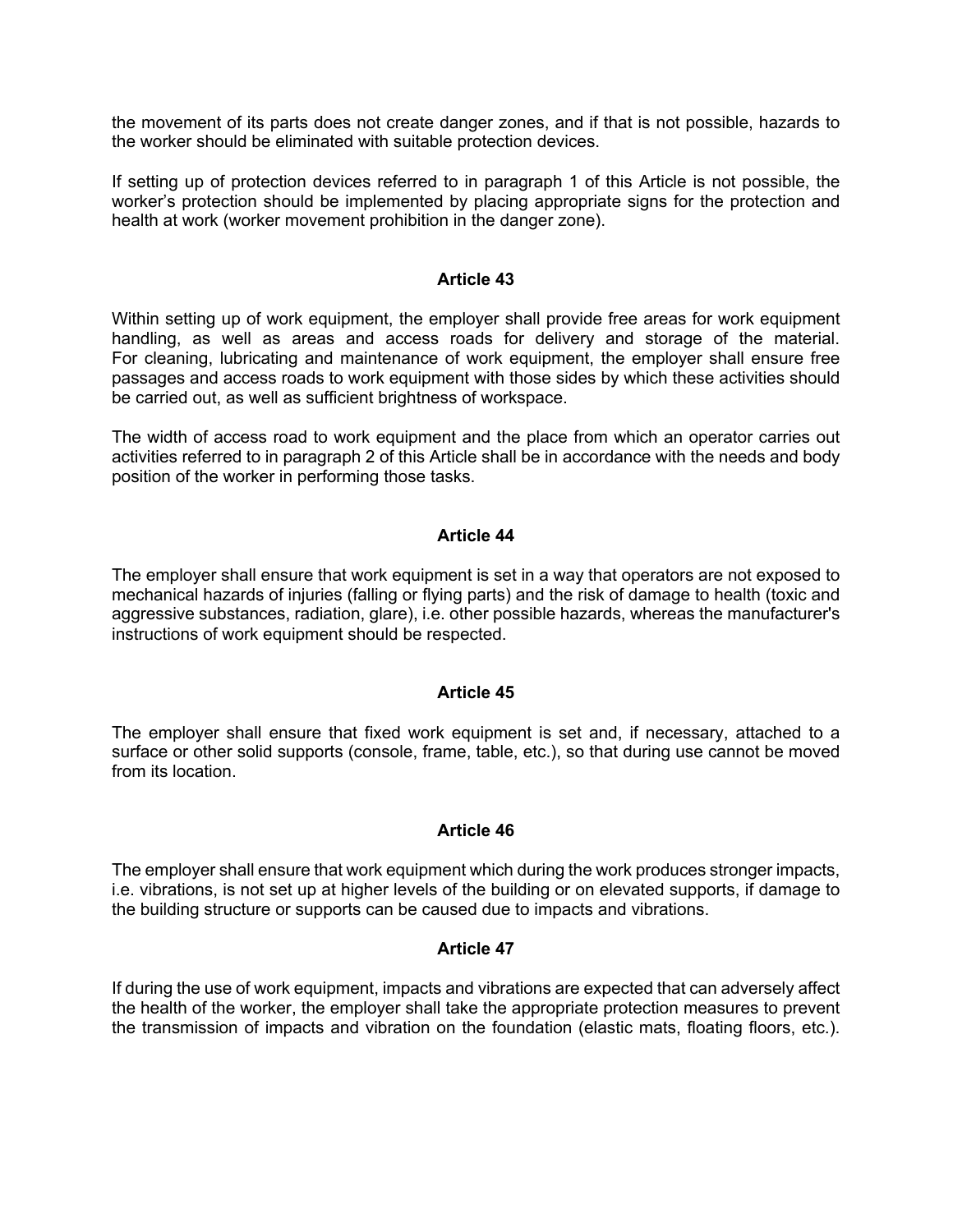# **2. Obligations related to the driving energy of work equipment**

## **Article 48**

When using work equipment which uses combustion engine (with liquid or gaseous fuels), the employer shall ensure:

- setting up of fixed work equipment in a separate workspace;

- special fixing method, if during the use of work equipment vibrations transmitted to the building where workers work may occur;

- taking out of exhaust gases from the workspace, i.e. environment, as well as ventilation;

- bringing the driving energy from the appropriate tank through impermeable and safely installed pipeline, associated fittings and other integral parts of installation.

## **Article 49**

If there is a possibility that in the pipes, connection pipelines and joints hydraulic, steam or pneumatic work equipment may come to an increase in pressure above the limit, the employer shall provide protection devices to reduce pressure on the permissible level.

## **Article 50**

When using work equipment which uses gaseous, liquid or solid fuels, the employer shall ensure the stability and proper functioning of protection devices to prevent the fuel discharge and the appearance of fire explosive mixtures or mixtures dangerous for the protection of the worker.

# **Article 51**

When using work equipment whose integral part is the pressure container, the employer shall provide protection device to prevent excessive pressure (protective valves, etc.).

# **Article 52**

If due to work equipment failure, i.e. work interruption due to power blackout or return of the power supply, there may come to a hazardous activity of residual or recurrent energy on work equipment or in its immediate vicinity, the employer shall ensure that visible warning signs are set on work equipment or in its immediate vicinity.

# **3. Controlling**

# **Article 53**

If work equipment has several driving mechanisms for different working operations, i.e. movements, which are not allowed to work simultaneously due to the protection of the worker and of the manufacturer's instructions, the employer shall ensure that protection device is set on work equipment that will prevent the simultaneous activation of these mechanisms, i.e. simultaneous performance of different operations.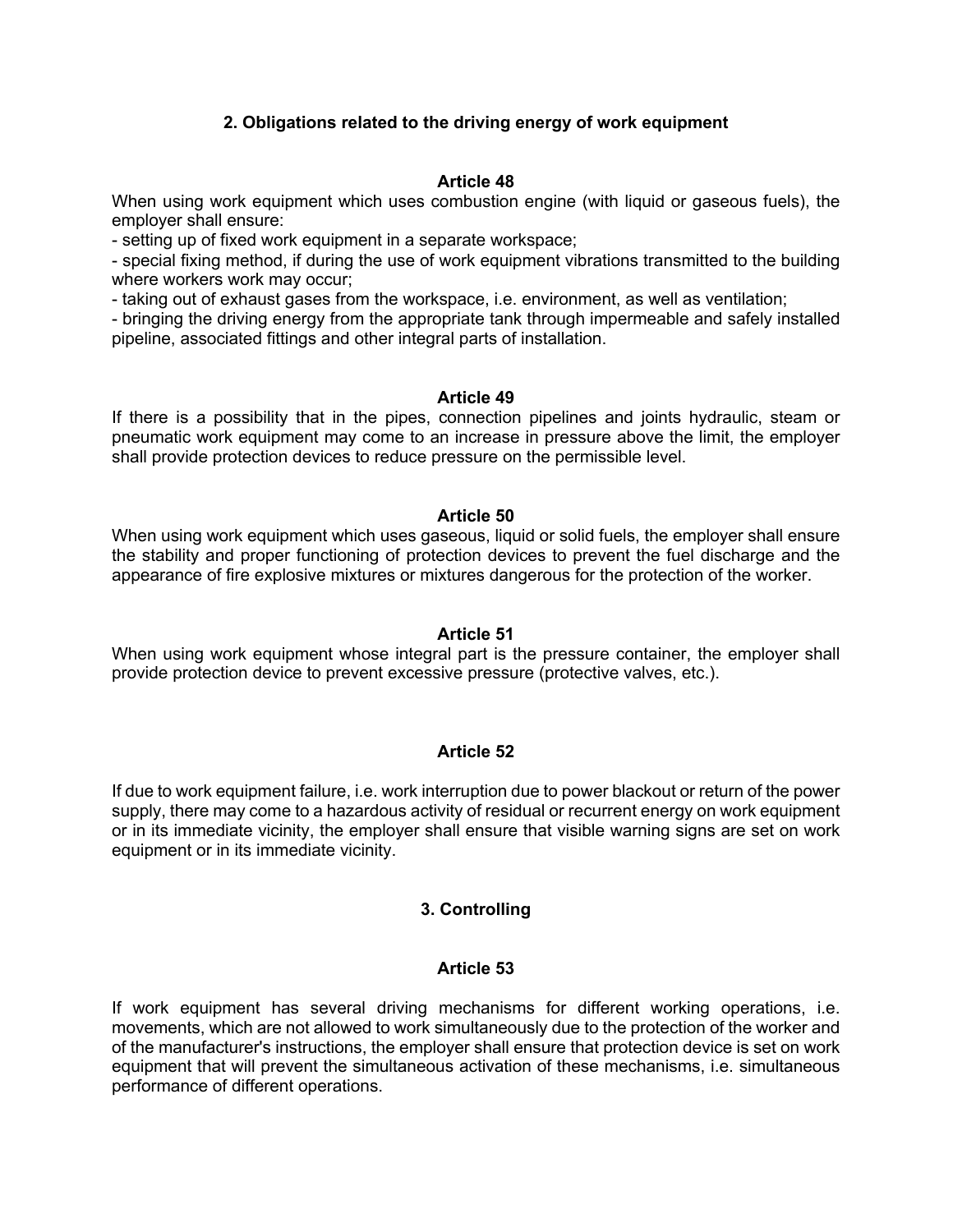Protection devices for energy supply break are activated:

- before starting of cleaning of work equipment;
- before starting work on the maintenance and repair of work equipment;
- where it is necessary to turn off work equipment;
- after finishing work.

## **Article 55**

In the vicinity of the device for work equipment controlling, there must not be any obstacles that prevented the operator a full action of control device.

## **4. Guards and protection devices**

#### **Article 56**

If it is necessary for technological reasons that guard or protection device to be temporarily removed or opened for inspection, adjustment, replacement of tools, repairs, cleaning, etc., the employer shall ensure a device for separating work equipment from the energy source and lock the operation until the guard or protection device do not return to their protective position. Removing the guard or protection device in order to control the accuracy of work equipment is in conformity with paragraph 1 of this Article, if the protection of the worker is adequately carried out.

#### **Article 57**

The employer should not allow the use of work equipment without provided guards or protection devices.

The operator who uses work equipment should not turn off provided guards or protection devices, i.e. to reduce their function.

The employer shall ensure that during the use, guards and protection devices on work equipment are not turned off.

#### **Article 58**

The employer shall ensure that guards and protection devices are set in a way that do not interfere with normal use of work equipment.

If the working procedure requires supervision or control of work equipment during the work, the employer shall ensure the opportunity of observing the process without danger for the protection of the worker (the opening, display etc.).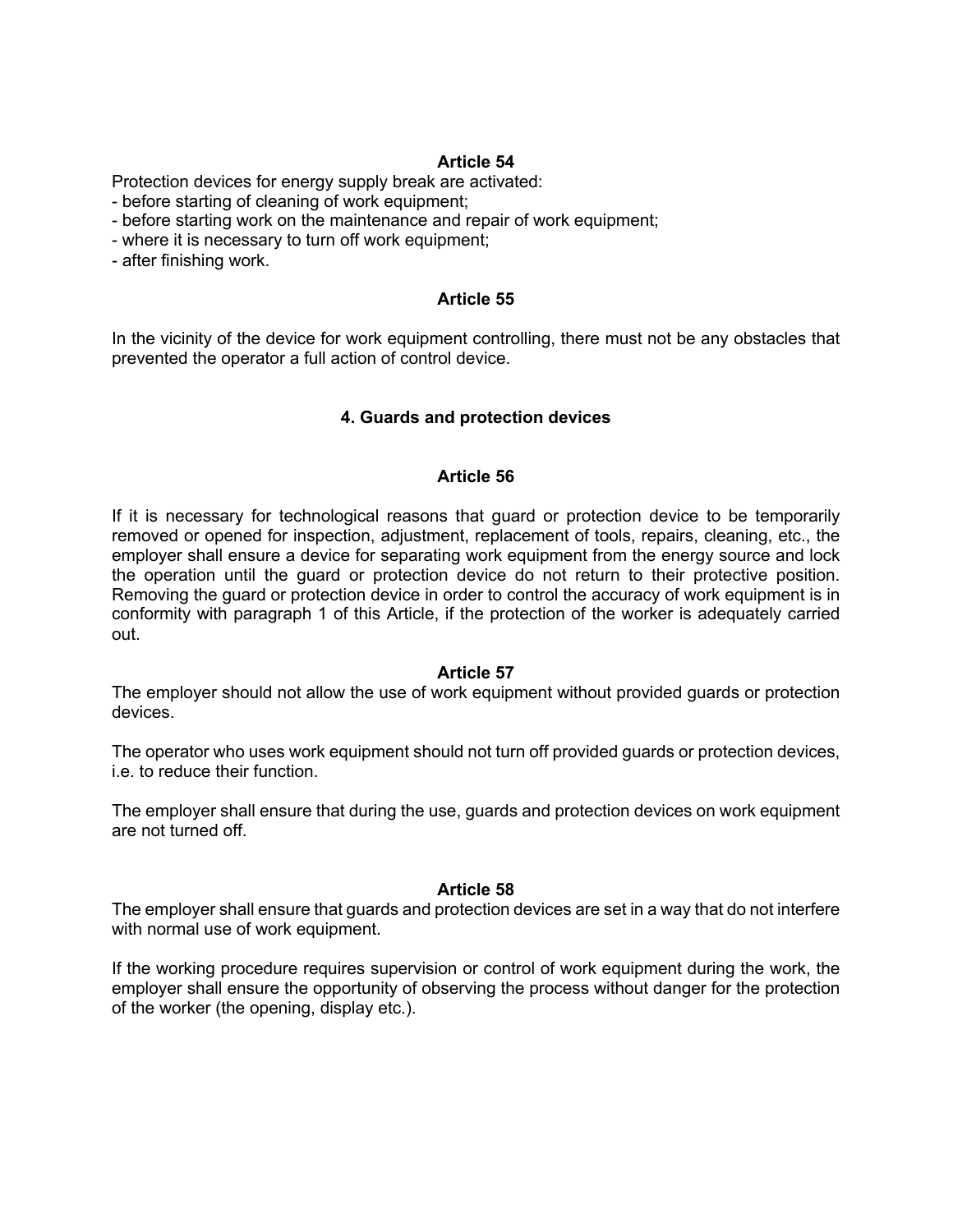Steep, leaning and horizontal belt-drives and other transmissions, regardless of their width and speed should be bracketed or enclosed by protection device of 2 m height from the floor on which the worker is located.

Belt and other transmissions, which are at a height greater than 2 m above the floor, should be bracketed or enclosed by protection device at least on the bottom.

If the height of protection cannot be set in accordance with paragraph 1 of this Article, out of objective or technical reasons next to the belt or other transmission instrument, the employer shall ensure that in this case the protection device is set at a certain distance from the belt or other transmission instrument and lower than 2 m above the floor, provided that the worker while standing on the floor with his/her outstretched arm does not reach into the danger zone of transmission in drive.

## **Article 60**

To switch belt from one to another pulley, during transmission drive, the employer shall ensure the use of appropriate mechanical device for switching.

#### **Article 61**

Moving parts of transmitting mechanism of power (shafts, pulleys, belts, etc.), which are above the floor of the room, the gallery or the podium, in places of the worker's passage, should be bridged and enclosed by full or mesh protections.

#### **Article 62**

If protection device with two-handed control is used in order to protect the worker on work equipment, in this case, the employer shall ensure two separate elements for controlling work equipment (keys, knobs, etc.), on which the operator needs to act simultaneously with both hands as long as the dangerous operation lasts.

If the operator at work is using the protection device with two-handed control in accordance with paragraph 1 of this Article, simultaneous controlling of work equipment using another device to control should be disabled (foot pedal, etc.).

## **Article 63**

Work equipment should have a remote control device in the case of the instrument:

- with dangerous heat radiation;

- with dangerous radiation (x-ray machines, indoor and outdoor sources of ionizing radiation, optical radiation, etc.);

- which makes noise above the permitted level;

- in which substances with strong toxic action are developed and/or released (gases, vapors, aerosols, etc.);

- in respect of which by remote controlling can be achieved better visibility of work and thus greater protection of the worker.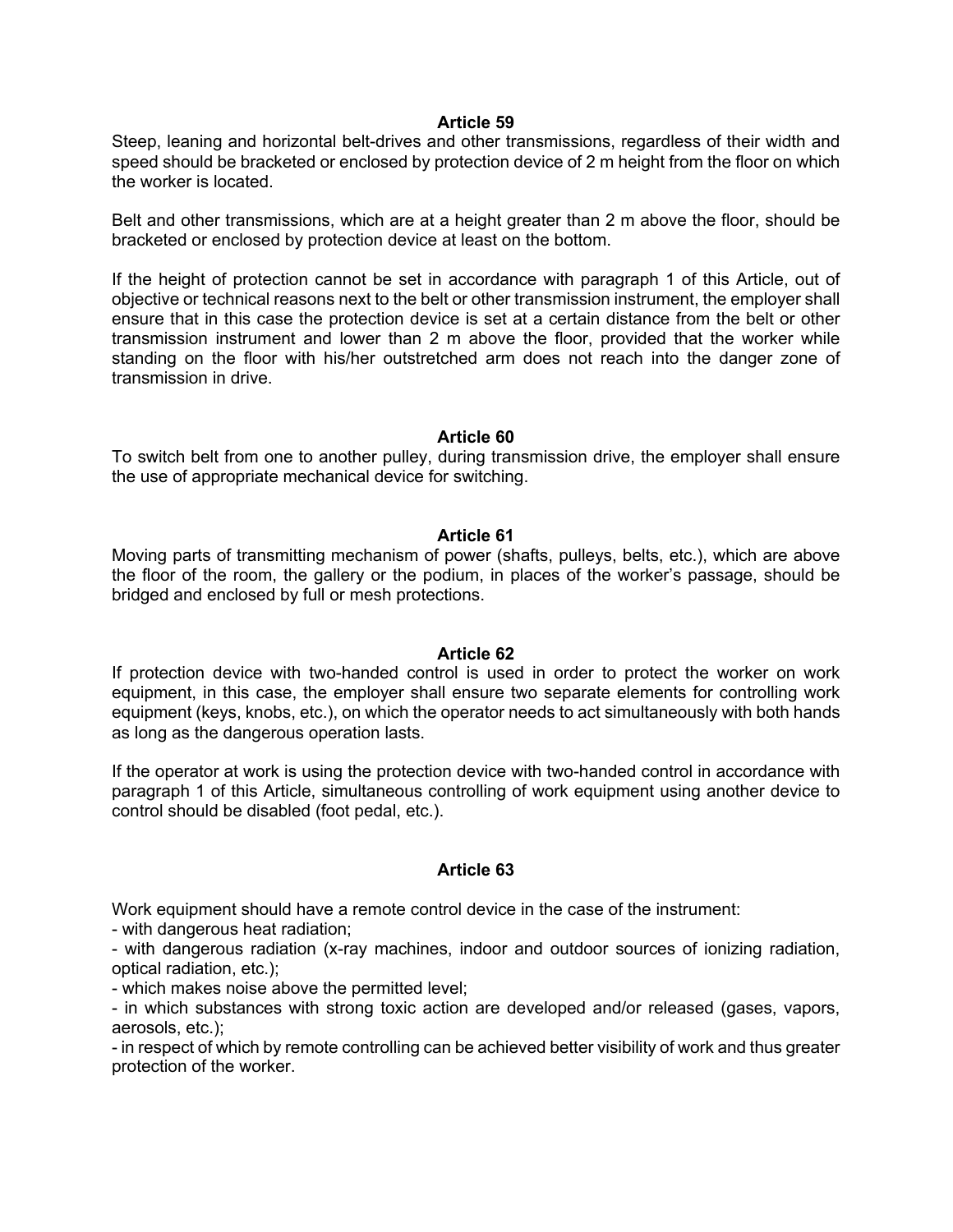Notwithstanding paragraph 1 of this Article, the employer does not need to ensure a remote control device, if the worker during the working process only temporarily comes in the vicinity of such work equipment, during which he/she uses appropriate instruments and equipment for personal safety at work.

## **5. Control instruments and signal devices**

#### **Article 64**

The employer shall ensure that the control and measuring instruments (thermometers, manometers, pyrometers, speedometer, anemometers, liquid level indicators and other control instruments) and signal devices (signal light, audible signal devices for alarm and other signal beacons), are set up in cases where by using them proper supervision over the work of work equipment is ensured, i.e. the protection of the exposed worker during the use of work equipment.

The operator shall visually check the regularity of the control instruments and signal devices on work equipment before and during the work.

The employer shall ensure that the control instruments are checked and tested within the prescribed deadlines.

#### **Article 65**

The employer shall ensure that the control instruments and optical signal devices on work equipment or in its vicinity are set in a visible place, so that the measured values and signals can be easily scanned, i.e. observed from the operator's workplace.

#### **Article 66**

In the case of controlling work equipment of large dimensions, when the mutual understanding of two or more operators is hindered and when the exposed worker may be endangered, work equipment should be panoplied with audible or optical signal devices or other devices to alert the worker to danger, i.e. for mutual agreement.

The employer shall ensure that audible signals or other warning instruments referred to in paragraph 1 of this Article, are determined prior to start using work equipment and that the operators have insight into their function.

If giving an audible signal or other ways of warning to the danger is associated with launching of work equipment, the employer shall ensure that the time between the warning signal and launching of work equipment is set in a way that the worker has enough time to leave the danger zone or shelter in a safe place, i.e. that he/she can be prepared for the working operation that will carry out.

## **6. Work equipment in respect of which static electricity is generated**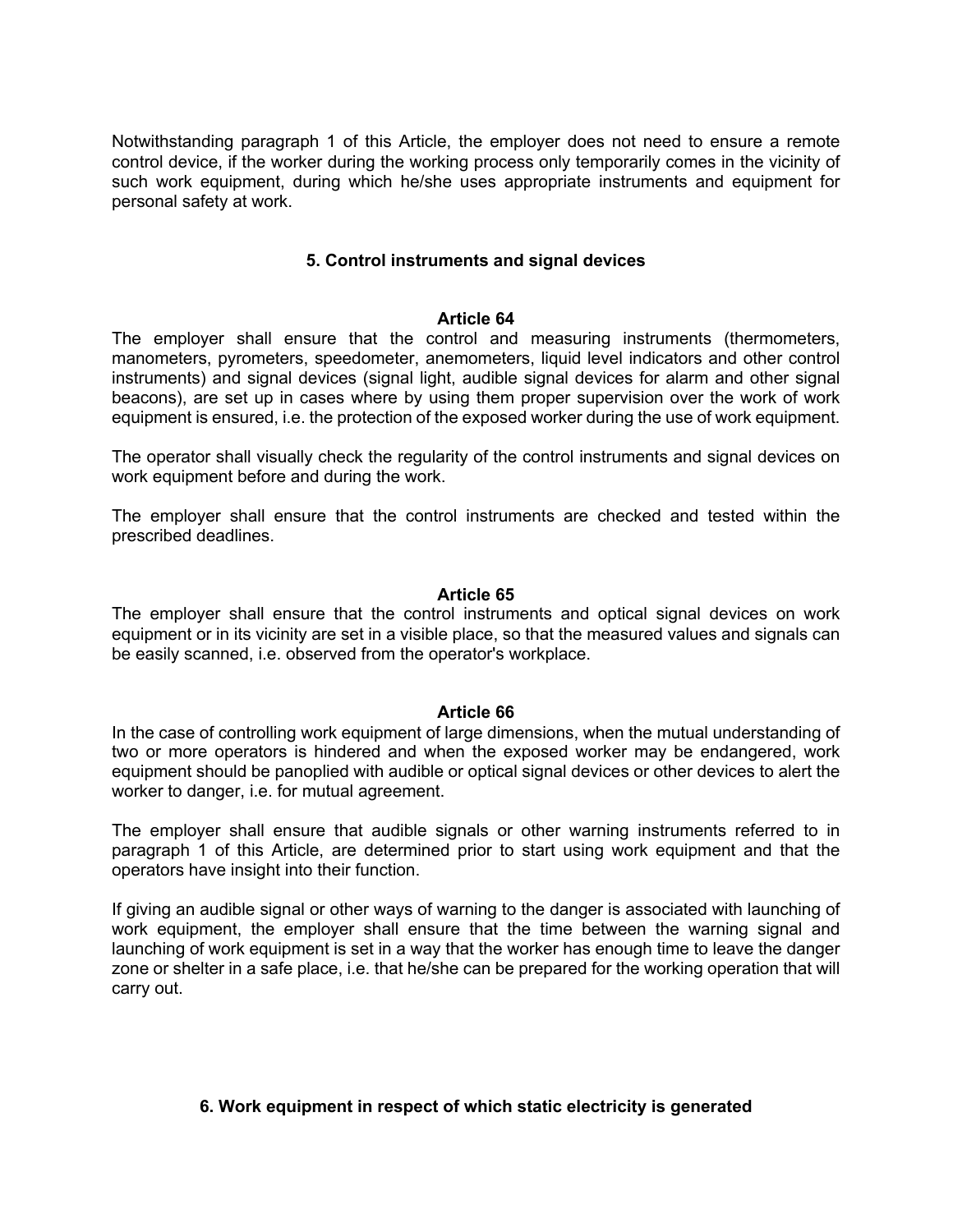The employer shall take measures to protect against the effects of static electricity on work equipment in respect of which work the static electricity is generated, which may jeopardize the protection of the worker, i.e. cause a fire or explosion.

On the occasion of selecting measures to protect the worker from static electricity (earthing, maintaining of certain humidity in the air, antistatic preparations, separation of static electricity by influenza, increasing of conductivity of poorly conductive materials and air ionization, or a combination of these measures), the employer shall take into account the level of risk, type of technological process and work equipment, as well as microclimate conditions in the workspace.

# **7. Work equipment in respect of which the dust is separated**

## **Article 68**

The employer shall ensure that within work equipment for the work in closed and open spaces, during which use the dust is separated into the working environment above the limit value, device for dust collection is used at source and its removal out of the workplace. If the device referred to in paragraph 1 of this Article does not remove dust effectively, the employer shall ensure that work equipment is hermetically sealed or placed in a special area, as well as to be remote controlled.

The employer shall ensure that the devices for dust removal are set in a way that work equipment can be safely used, and that devices for dust removal are isolated only for cleaning and repairs.

## **8. Work equipment with hazardous substances**

## **Article 69**

When using work equipment with hazardous substances, in addition to protection measures prescribed in this Ordinance, measures prescribed by the Act governing the labeling, handling and storage of hazardous substances should be taken.

## **Article 70**

The employer shall ensure that work equipment which releases hazardous substances (gases, vapors, dust) into the working environment, should be set up in such a way that the harmful effects of these substances on the worker are within permitted limits during its use.

## **Article 71**

Work equipment which is used for the production, i.e. processing of hazardous substances should be set up in separate rooms, i.e. compartments.

By technological procedure which is carried out with work equipment referred to in paragraph 1 of this Article, should be controlled from a separate area in which clean air is supplied in the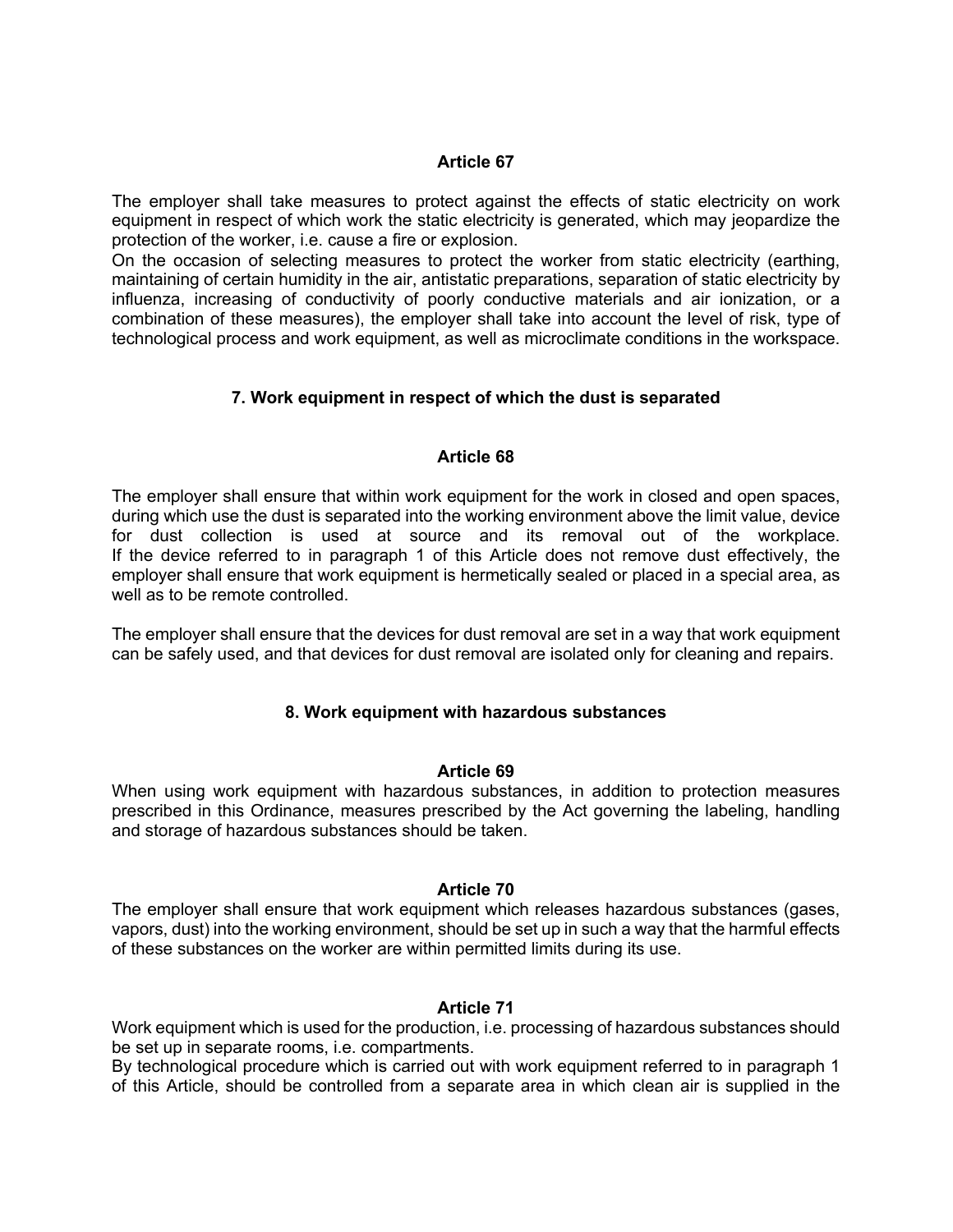amount that provides pre-pressure in relation to the area with work equipment, in order to prevent the entry of hazardous substances into the controlling area.

During technological process with work equipment, if it is necessary to take samples of hazardous substances referred to in paragraph 1 of this Article which are under pressure, the employer shall ensure that for taking samples special protection device is provided that prevents the release of hazardous substances from work equipment at the time of sampling.

## **Article 72**

The employer shall ensure that the technological procedures, in respect of which hazardous substances are used or separated, are carried out in hermetically sealed containers or spaces so that it prevents the action of these substances on the operator.

Work equipment which should be opened for charging and removing substances, during which there is a possibility that toxic substances can come out, must be equipped with protection and suction devices to prevent the leakage of these substances from work equipment into the workspace.

The employer shall ensure that work equipment in which hazardous substances are separated, which for technological reasons cannot be sealed, has a suitable device for removal of hazardous substances or their neutralization.

The employer shall determine and ensure hygienic conditions for the operator who uses work equipment for the processing, treatment or other processes with hazardous substances.

## **Article 73**

Work equipment with electrical drive and installations on which is worked with explosive and highly flammable substances, or such substances that may be isolated in the form of gases, vapors, dust, etc., electrical installation should be carried out in anti-explosion protection.

Work equipment with explosive and highly flammable substances shall be constructed, installed and maintained so that:

- parts in the movement should be of materials that by touching or friction do not create a spark, static electricity or dangerous warming;

- it is lubricated by agents and in a way that is not the source of fire or explosion;

- the places of treatment or processing, as appropriate, are sealed and impermeable, to prevent any evaporation or leakage of the contents;

- the material is resistant to corrosion, if explosive and highly flammable substances are as well corrosive;

- electrical cables are not overloaded and that the electrical installation is expertly maintained;

- in the room or in the vicinity of work equipment, agents which are the sources of fire and sparks or burning objects are not used.

The employer shall issue on the use and provide assets and equipment for personal protection at work that correspond to work conditions and do not cause sparks to the operator working with work equipment with explosive and flammable substances. Devices for work equipment controlling referred to in paragraph 1 of this Article, if necessary, are set up in a special room separated from the room with work equipment and with overpressure protection as a protection measure of separating these devices from the space with possible explosive mixtures.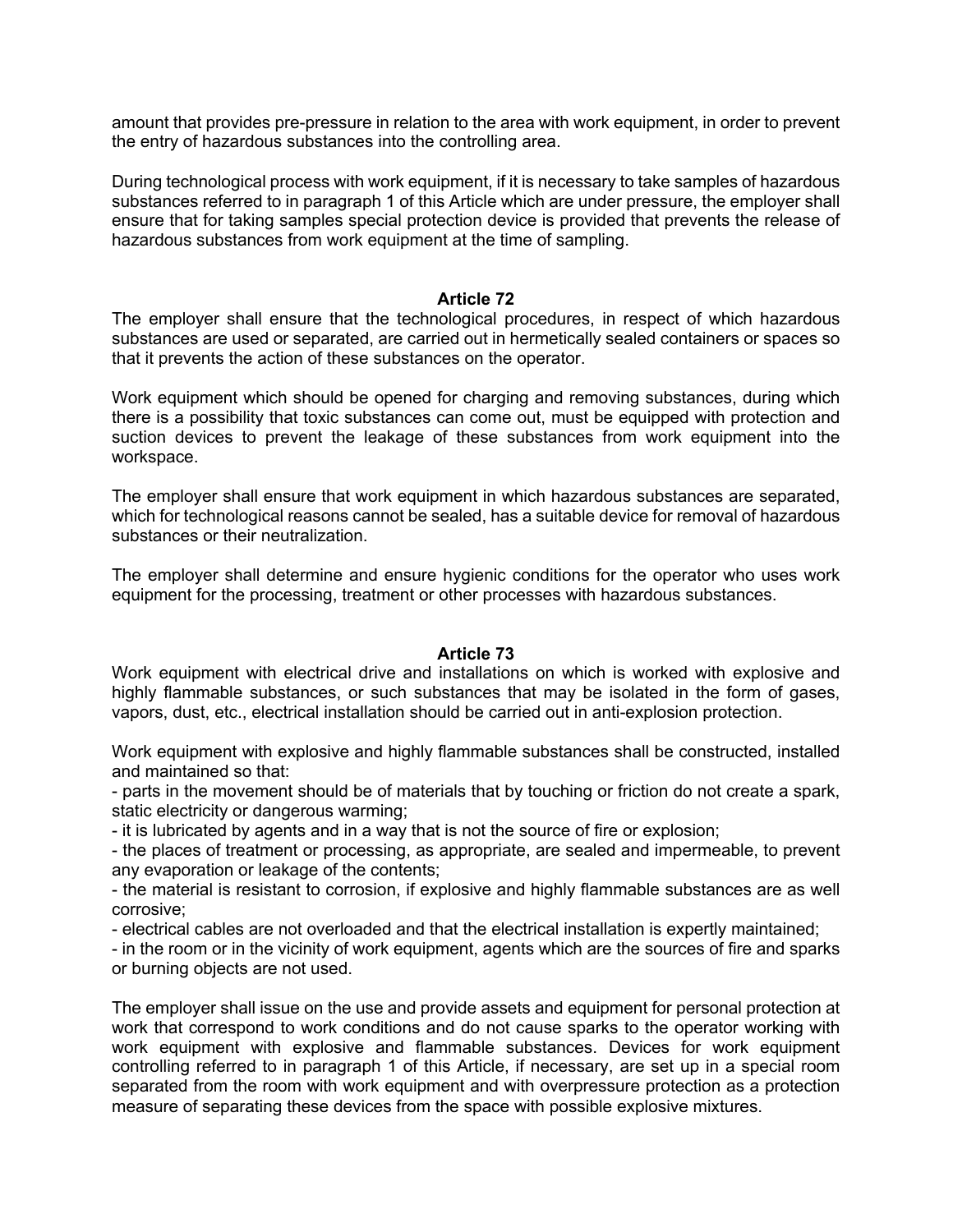The employer shall ensure that work equipment, whose integral parts are the gas burners, is used and maintained in accordance with manufacturer's instructions. Work on maintaining of work equipment with gas burners can be carried out only by qualified workers or authorized services.

## **Article 75**

The employer shall ensure that inspections and testing of work equipment, whose corrosive substances (corrosive and aggressive) are handled, processed or used for other purposes, are carried out in accordance with manufacturer's instructions, i.e. in accordance with the regulations governing inspections and testing of work equipment.

# **Article 76**

The employer shall ensure that work equipment for processing of infectious and squeamish substances of animal origin is set so that it can easily be cleaned, washed and disinfected, and its integral parts must not absorb liquids or odors.

# **Article 77**

If hazardous substances must not be released directly into the environment, the employer shall ensure a special device for absorbing or neutralizing hazardous substances, for their deposition or incineration, i.e. appropriate preservation.

## **Article 78**

The employer shall ensure that the cleaning and washing of portable or mobile containers in which hazardous substances are held, is carried out in particular, specially equipped areas. Cleaning and washing of containers holding hazardous substances should preferably be mechanized so as to exclude the need for entering and keeping the worker in them. The employer shall ensure that the built-in containers (underground and overhead) for the storage of hazardous substances, which should be periodically cleaned, washed, degreased, etc., should be provided with the connection for vapour, water, or any other means by which these activities are carried out, as well as to have drain system for the unclean water or other cleaning agents in the space provided, during which a sufficient amount of vapour, water or other cleaning agents should be ensured.

If the work in the containers referred to in paragraph 2 of this Article is not possible to be carried out without entering the worker and retaining in them, the employer shall take appropriate safety measures during the performance of those tasks (inertization of containers, measuring the concentration of hazardous gases and vapors in the container, the use of masks with the supply of fresh air or insulating apparatus, the use of certain protective clothing and footwear, protective belt with a rope, coordinated work of two or more workers).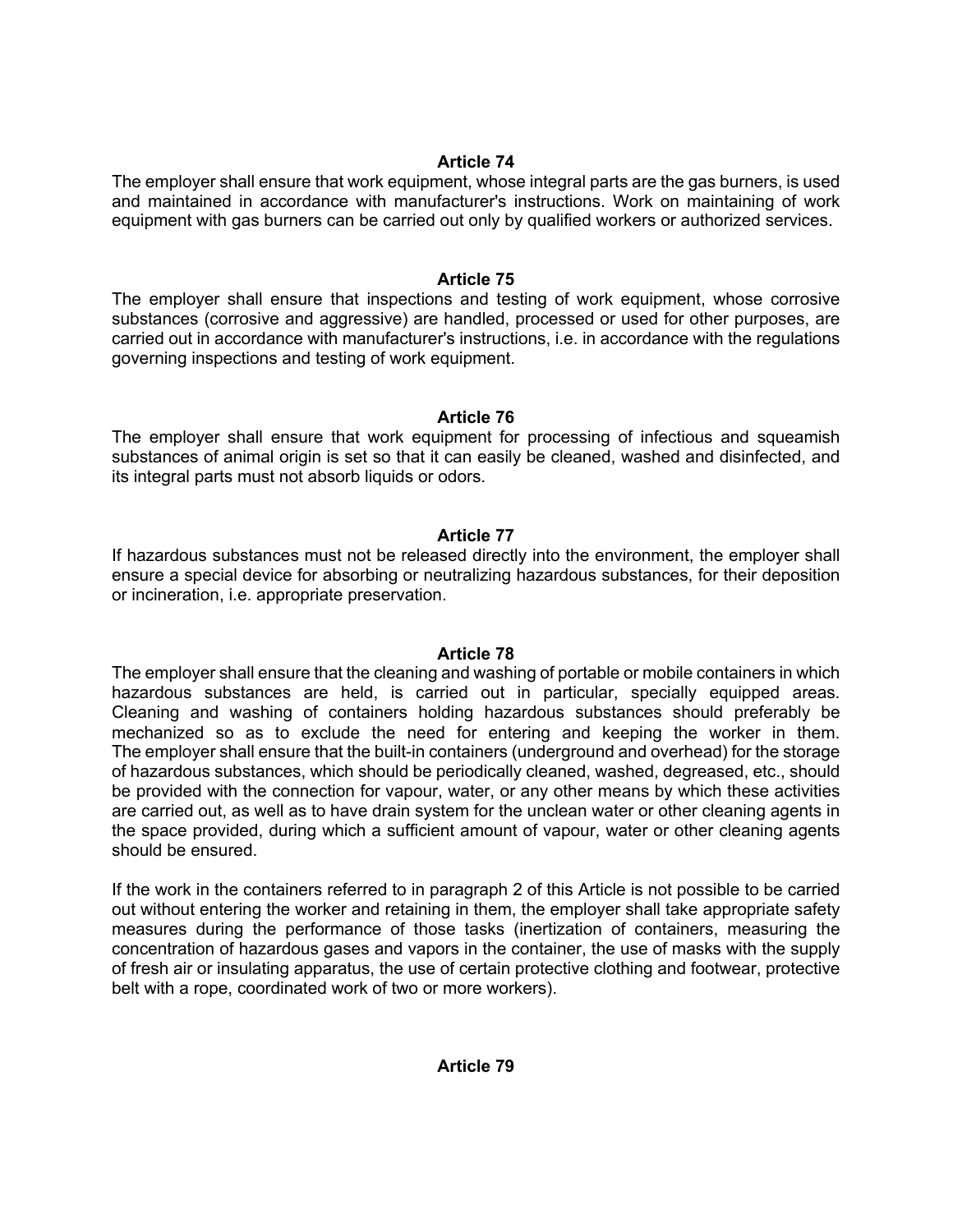When using work equipment, in respect of which greater amounts of hazardous waste substances in gaseous, liquid or solid state are separated, the employer shall take measures for the protection of the working environment from pollution.

Protecting the worker and the working environment of the emitted gases, vapors and dust from chimneys and other discharges from work equipment, the employer shall implement technical solutions (incineration, absorption, adsorption, removal of dust and vapors from waste gases, etc.).

# **9. Work equipment with high or low temperatures**

## **Article 80**

Charging and discharging of work equipment under high temperature, as well as opening and closing of doors and lids should be mechanized.

During charging, discharging, and in other similar procedures on work equipment with electrical resistors in open canals (electric arc furnace), the employer shall ensure provided protection measures for the worker of electric shock (disconnection device, blockage), if the work is carried out with metal hand tools.

## **Article 81**

The employer shall ensure that work equipment with high temperatures (furnaces for melting, heating, annealing, etc.) has doors and lids with appropriate thermal insulation, except when they are cooled by water or other agents.

## **Article 82**

The interior area of the drying room, during drying of raw materials and products, should be closed towards the workspace.

Before opening the drying room for the entry of the worker for emptying and refilling, it should be disposed of residual gases, and the interior of the drying room should be cooled to a temperature up to 313°K (40°C), unless there is a possibility for heat adjustment of the worker before entering the drying room.

Hot gases from the drying room cannot be discharged into the workspace.

Doors of the drying room should be safely and easily opened, even from the inside, and in the case when locked.

## **Article 83**

In areas with cooling work equipment with low temperatures below 273°K (0°C), cold-storages, freezers, refrigerated warehouses and other areas, the employer shall ensure that operating procedures are mechanized, automated or remotely-controlled.

If the requirements referred to in paragraph 1 of this Article cannot be ensured, the employer needs to provide appropriate means and equipment for personal safety at work for the worker, with the accent of taking care of the safety measures for the work in cold environments. The front door of the room or chamber with low temperatures should be opened in an easy way, without a key and from the inside.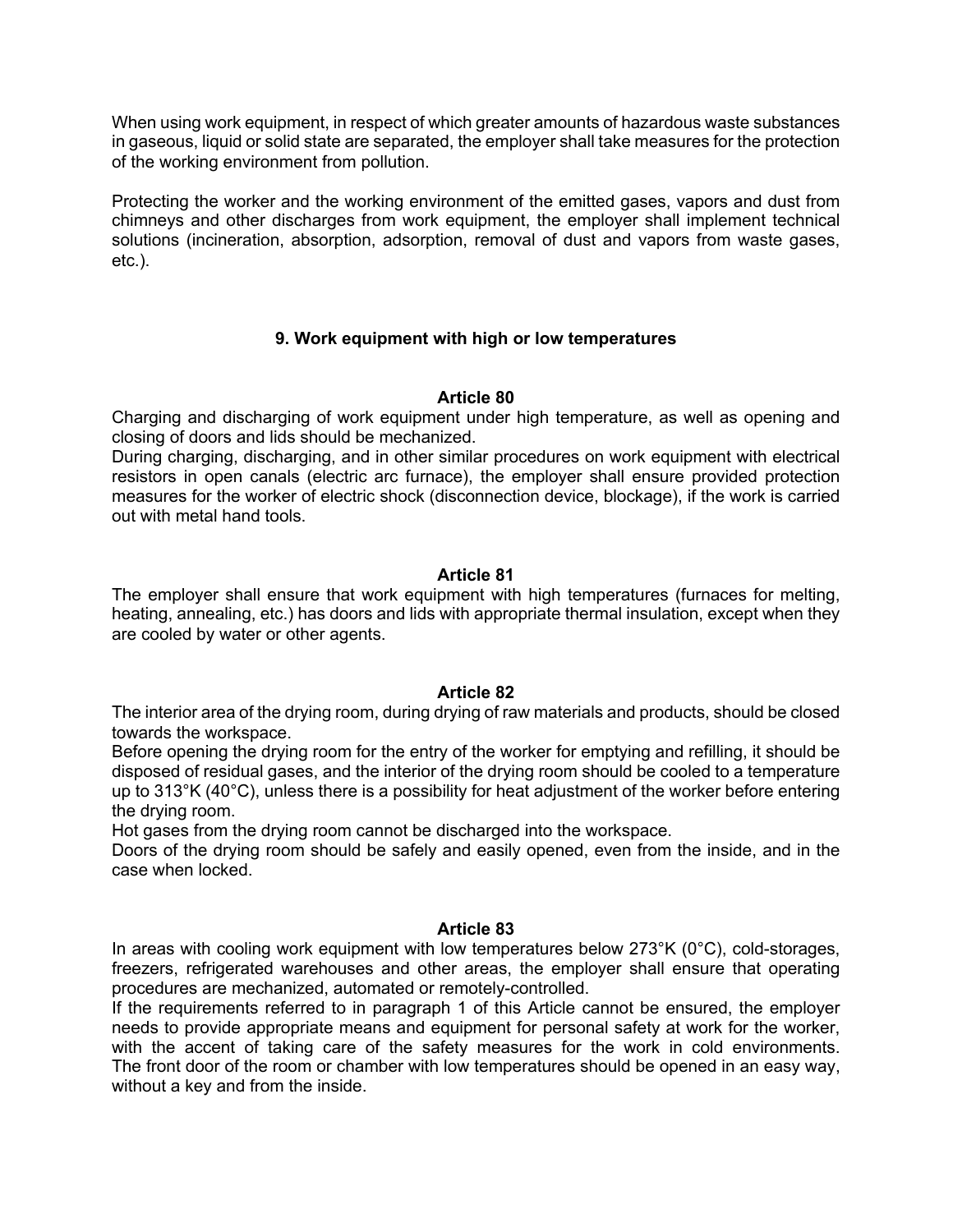The employer shall ensure that the instructions for the safe use of cooling work equipment are displayed in a visible place, in accordance with the regulations governing the use of refrigerating equipment.

In front of the entrance of the chamber with low temperatures, the employer shall ensure the worker with temperature adjustment, taking into account the criteria for the work in cold environment.

# **10. Work equipment which creates noise and vibration**

# **Article 84**

If the noise, i.e. vibration cannot be reduced to the permissible level on work equipment by technical solutions, the employer shall ensure the application of specific measures to protect the worker such as sound insulation of work equipment or its part, coating the work equipment or its environment where work equipment is set up with the material that absorbs the sound, separating work equipment in a special area, separating the operator in the cab with remote control, construction of a special building, construction of special foundations, reduction of worker's exposure to noise and other measures.

# **11. Work equipment with hazardous radiation**

# **Article 85**

The employer shall ensure that for setting up of work equipment with hazardous radiation indoors and outdoors, as well as during its use, checking, testing, keeping records and when appointing the worker to work with such a device, special regulations governing the protection from ionizing radiation and radiation safety, as well as the protection from non-ionizing radiation should be obeyed.

# **12. Manual work equipment for the work on the electric drive**

# **Article 86**

When using manual work equipment for the work on electric drive in damp areas, in an area with a wet floor or with metal floor, as well as in the open air during rain, fog or snow, i.e. in similar conditions when the electrical conductivity increases, i.e. the electrical resistance of the body reduces, the employer shall take appropriate measures to protect the worker from electric shock (protection low voltage, transformer for galvanic isolation, etc.).

# **13. Troubleshooting, maintenance and transportation of work equipment**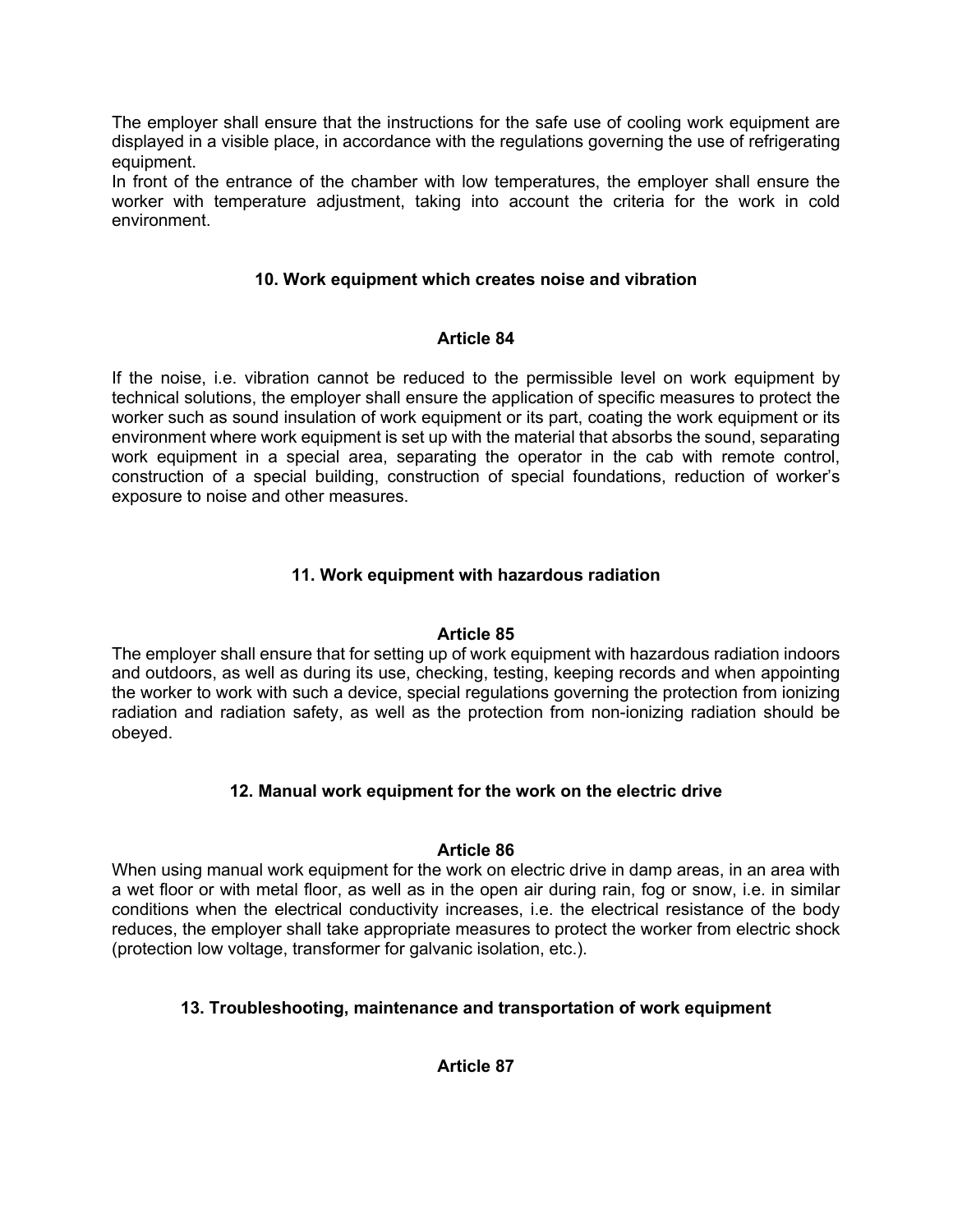If the responsible person designated by the employer determines that there is a danger to the worker while eliminating interferences on work equipment, work process on that work equipment should be stopped.

If the work referred to in paragraph 1 of this Article cannot be carried out when work equipment standstill due to technological or other reasons, for the performance of the work guards, protection devices and protection measures should be used.

## **Article 88**

Before cleaning, repairs and prolonged interruptions regarding the maintenance of work equipment on electric drive, the employer shall ensure to shut down the electricity supply at the spot of connection to the distribution network (fuse, switch, power plug), in order to perform work in voltage-free condition.

A device for separating from the power supply can be equipped with a device that can be used to block when it is turned off (e.g. by a padlock or otherwise) or to be closed in the case or other enclosed space with a key or tool, or by placing written warning "Do not turn on - the repair is carried out".

The warning referred to in paragraph 2 of this Article may be removed and the device for separating from the power supply can be turned on again, only by the operator who repaired work equipment after determining that the repair is carried out, that the worker is not in the danger zone and that guards or protection devices are reinstalled in their protective position. Works related to repairs on the part of work equipment in the vicinity of voltage and under voltage of electricity can be carried out only in accordance with the measures when using electricity.

## **Article 89**

During the repairs of work equipment with connectors to other types of energy (vapour, water and other hydraulic energy-generating products, air or gas), first of all the power supply should be shut down, substances from the pipeline emptied and, if necessary, at the spot where the power supply is shut down, the written warning should be set up »Do not open - the repair is carried out«.

If the repair is also carried out on the pipes of the pipeline for energy-generating products supply referred to in paragraph 1 of this Article, the pipes should be closed in the appropriate places (armoured) or in other way to ensure the suspension of energy-generating products.

If the energy-generating products are hazardous substances (gases, etc.), the pipeline with all connectors should be checked at least once a year for leaks and, if necessary, replace the seals or remove other shortcomings, as well as to indicate which hazardous substance is in question and the way of its movement.

#### **Article 90**

If the repair, assembly and dismantling of work equipment is carried out in the workspace in which other work equipment is simultaneously used, the employer shall ensure that on this work equipment and on these workplaces appropriate protection measures are taken.

For major repairs of work equipment, including assembly and dismantling, the employer shall ensure that the surfaces from which the repair is carried out, separated or enclosed from other surfaces and that warning signs are placed, especially if the repairs are carried out in the vicinity of the worker's passage.

The employer shall ensure that the transport of the necessary parts of work equipment and materials during repairs is carried out through separate entrances and passages or to be organized in another safe manner so as not to endanger the protection of the worker.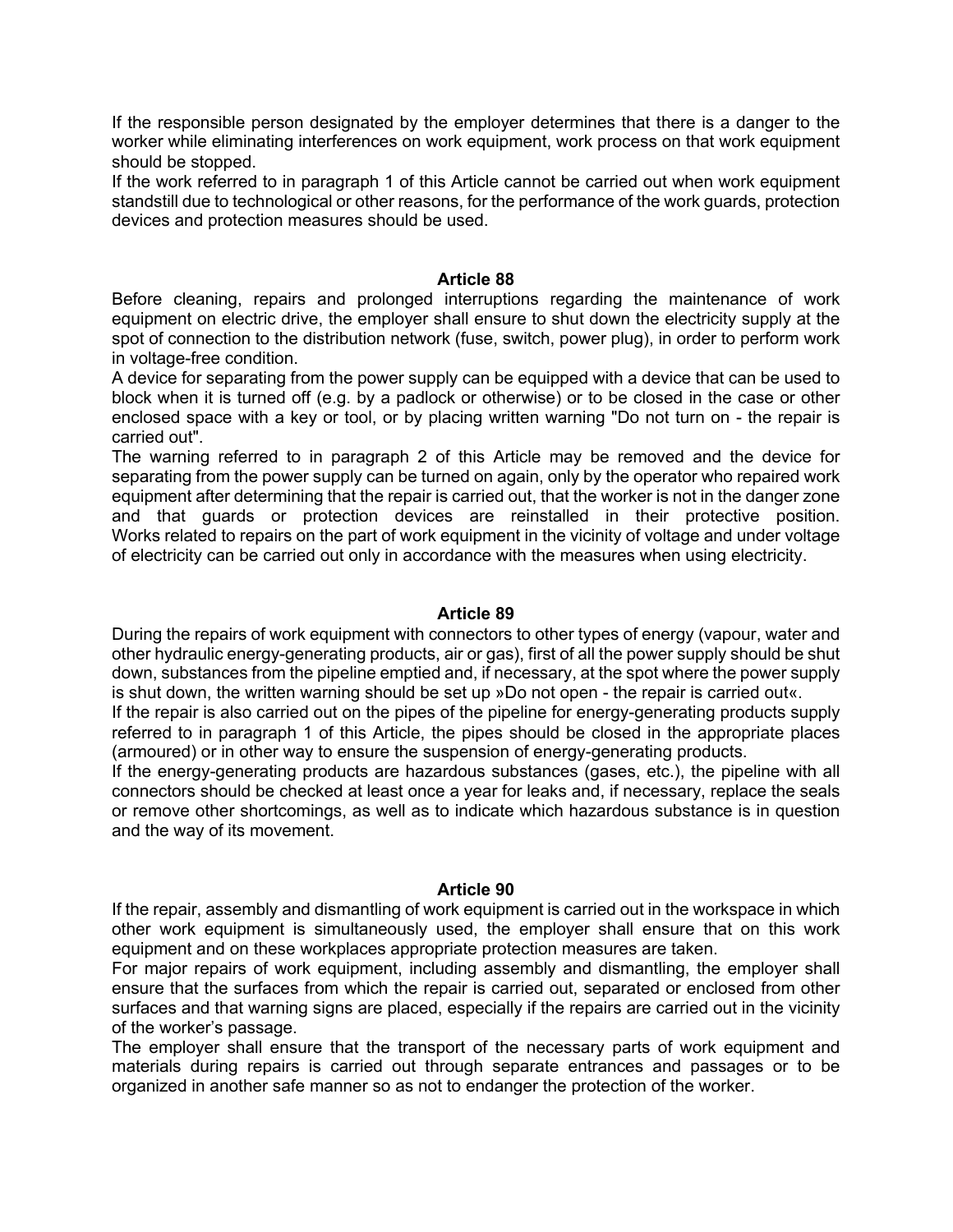Prior to the start of work equipment repairment which uses highly-flammable or explosive substances or they are held in it, the employer shall ensure that the protection measures are taken, especially if the repair is carried out by welding or other similar procedures.

The protection measures referred to in paragraph 1 of this Article include:

- emptying and cleaning of containers holding substances, as well as checking the purity of work equipment, especially in terms of the gases' presence;

- filling of work equipment, i.e. containers with water, vapour with low pressure, inert gas or sinking the container if necessary;

- direct controlling and monitoring of the worker's condition, as well as coordinating the work;

- the presence of a qualified worker (fireman, etc.) regarding protection against possible hazards and providing adequate resources and fire-fighting equipment;

- other protection measures.

## **Article 92**

Repair, hand-lubricating and cleaning of work equipment during the work process is not allowed, unless work equipment is specially adapted for such tasks by the manufacturer and that it does not jeopardize the protection of the worker.

#### **Article 93**

The employer shall ensure that after the repair joint places with the belt, tape, ropes and chains would not be the cause of decreasing the strength and functionality of the transmission assets. If the belt, tape, rope or chain, is the integral part of the transmission drive, the employer shall ensure that the repaired joint place does not create any additional difficulties or excessive tension of these parts during the power transfer of power and that these elements do not fall out during the operation.

#### **Article 94**

Performing the repair, assembly and dismantling of work equipment, at a height greater than 2 m above the floor, the employer shall ensure adequate working platforms, i.e. scaffoldings with appropriate ladders, stairs or other safe means of access for the worker. If during the works referred to in paragraph 1 of this Article, there is a risk of falling from a height and injuries of the worker, the employer shall ensure that appropriate safety measures against falls from a height should be taken.

#### **Article 95**

For repairs, assembly and dismantling of work equipment, during which the parts of work equipment are lifted, descended or transferred, or the weight of these parts is greater than allowed for manual lifting of load, the employer shall ensure manual or mechanized equipment for lifting loads (pulley, winches, cranes etc.) for the worker.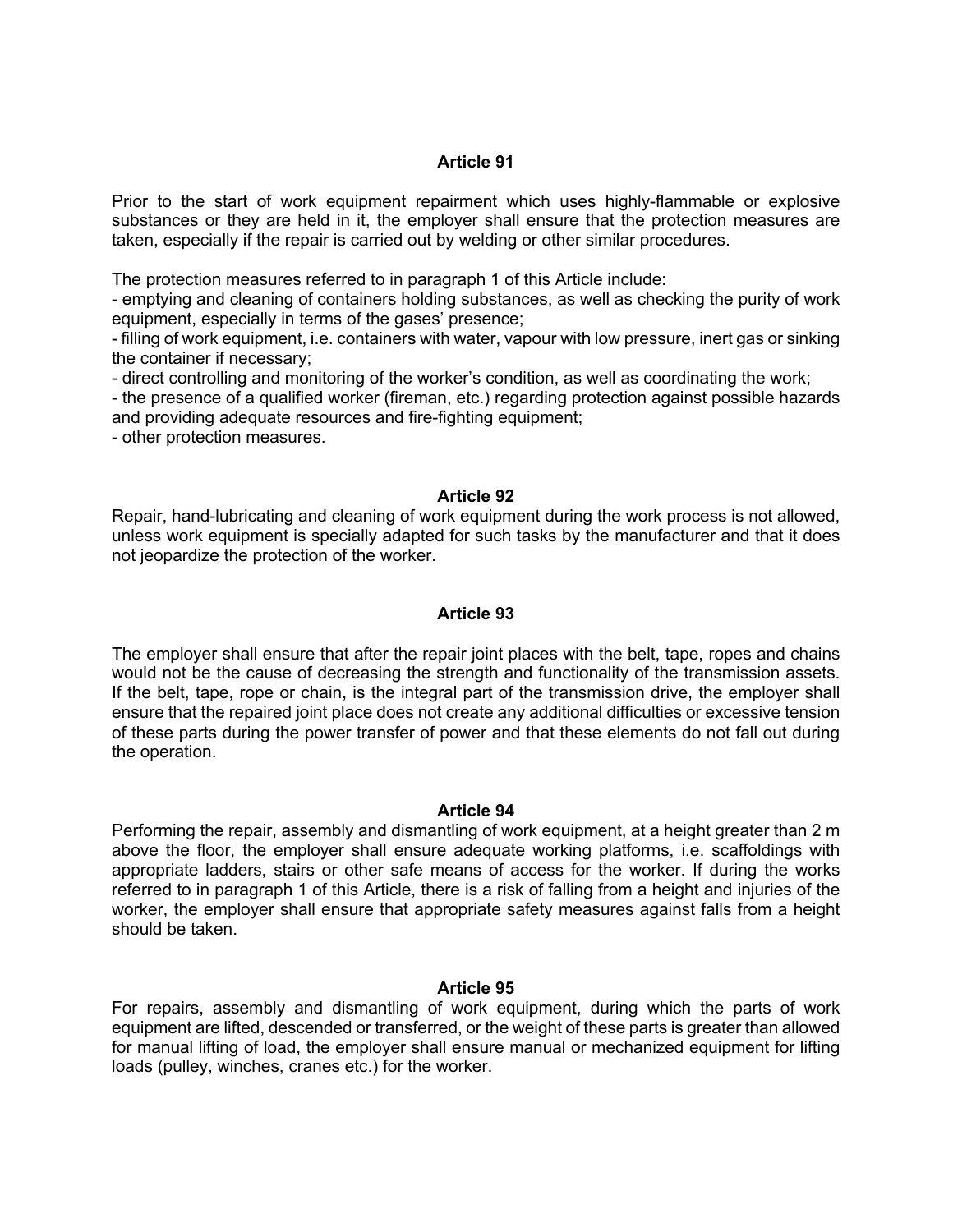Maintenance, repairs and setting up of work equipment can only be performed by the worker designated by the employer, who is trained for safe work and who needs to comply with the manufacturer's instructions for safe operation.

The worker who performs activities referred to in paragraph 1 of this Article cannot arbitrarily change parts of work equipment, so to change their characteristics and function.

# **Article 97**

Before the start of transmission, i.e. transport of work equipment, it is necessary to take protective measures, so that:

- all moving parts which during the transport could move and threaten the worker, should be secured from sliding, i. e. to be fixed;

- electric and other assets should be protected from damage, getting stuck, vibrations, humidity, stronger heat sources and low temperatures;

- the weight and dimensions of work equipment are taken into account, and to take measures for removing obstacles to the planned transportation route;

- in case of danger to start or rollover, work equipment should be attached to the transportation vehicle.

All power lines should be previously shut down in case of minor starting or rollover of work equipment.

The worker who performs transportation of work equipment, should comply with the prescribed instructions for this type of work, schemes and rules of work equipment manufacturer, i.e. the employer's instructions.

# **14. Movable work equipment, whether or not self-propelled**

# **Article 98**

The employer shall ensure that movable work equipment used to transport workers is equipped in such a way that while driving prevent or minimize the risk of injury to the workers, taking into account the possible risk of contact with the wheels or tracks and entrapment of their body parts.

# **Article 99**

If an unintentional blockade of the drive unit between the moving parts of the drive unit and its accessories or anything towed might create a specific risk, the employer shall ensure the device to prevent blockages of the drive unit on such work equipment. If it is not possible to avoid the blockade referred to in paragraph 1 of this Article, it is necessary to ensure other protection measures to eliminate the risk to the worker.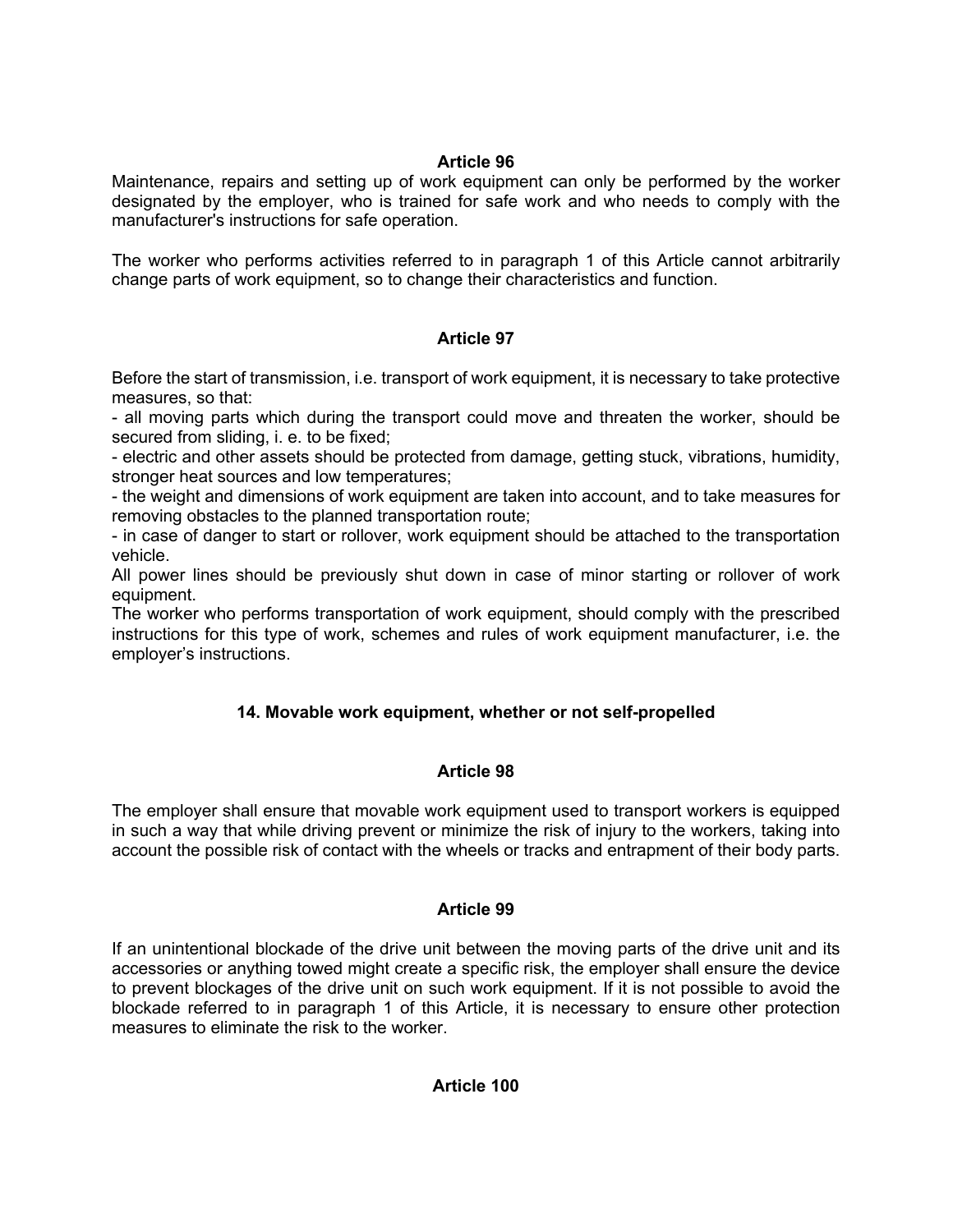Where drive shafts for the transmission of energy between movable parts of work equipment can become soiled or damaged by trailing on the ground, facilities must be available for fixing them.

## **Article 101**

The employer shall ensure that movable work equipment with ride-on workers, must be designed to restrict, under actual conditions of use, the risk arising from work equipment roll-over:

- by a protection structure designed to ensure that the equipment does not tilt more than a quarter turn, or

- by a structure giving sufficient clearance around the ride-on workers if the tilting movement can continue beyond a quarter turn, or

- by some other device of equivalent effect.

Protection structures referred to in paragraph 1 of this Article may be an integral part of work equipment.

Protection structures referred to in paragraph 1 of this Article are not required when the work equipment is stabilized during operation or where the design makes roll-over impossible.

Where there is a risk of a ride-on worker being crushed between parts of the work equipment and the ground, should the equipment roll over, a restraining system for the ride-on workers must be installed.

# **Article 102**

The employer should ensure that fork-lift trucks carrying one or more workers must be adapted or equipped to limit the risk of the fork-lift truck overturning, e.g.:

- by the installation of an enclosure for the driver, or

- by a structure preventing the fork-lift truck from overturning, or

- by a structure ensuring that, if the fork-lift truck overturns, sufficient clearance remains between the ground and certain parts of the fork-lift truck for ride-on workers, or

- by a structure restraining the workers on the driving seat so as to prevent them from being crushed by parts of the fork-lift truck which overturns

The employer shall ensure that the fork-lift truck transports only as many workers as provided for in the manufacturer's instructions for fork-lift trucks.

# **Article 103**

The employer shall ensure that self-propelled work equipment which may, when in motion, engender risks for persons, must fulfill the following conditions:

- the equipment must have facilities for preventing unauthorized start-up;

- it must have appropriate facilities for minimizing the consequences of a collision where there is more than one item of track-mounted work equipment in motion at the same time;

- there must be a device for braking and stopping equipment. Where safety constraints so require, emergency facilities operated by readily accessible controls or automatic systems must be available for braking and stopping equipment in the event of failure of the main facility;

- where the driver's direct field of vision is inadequate to ensure safety, adequate auxiliary devices must be installed to improve visibility;

- work equipment designed for use at night or in dark places must be equipped with lighting appropriate to the work to be carried out and must ensure sufficient safety for workers;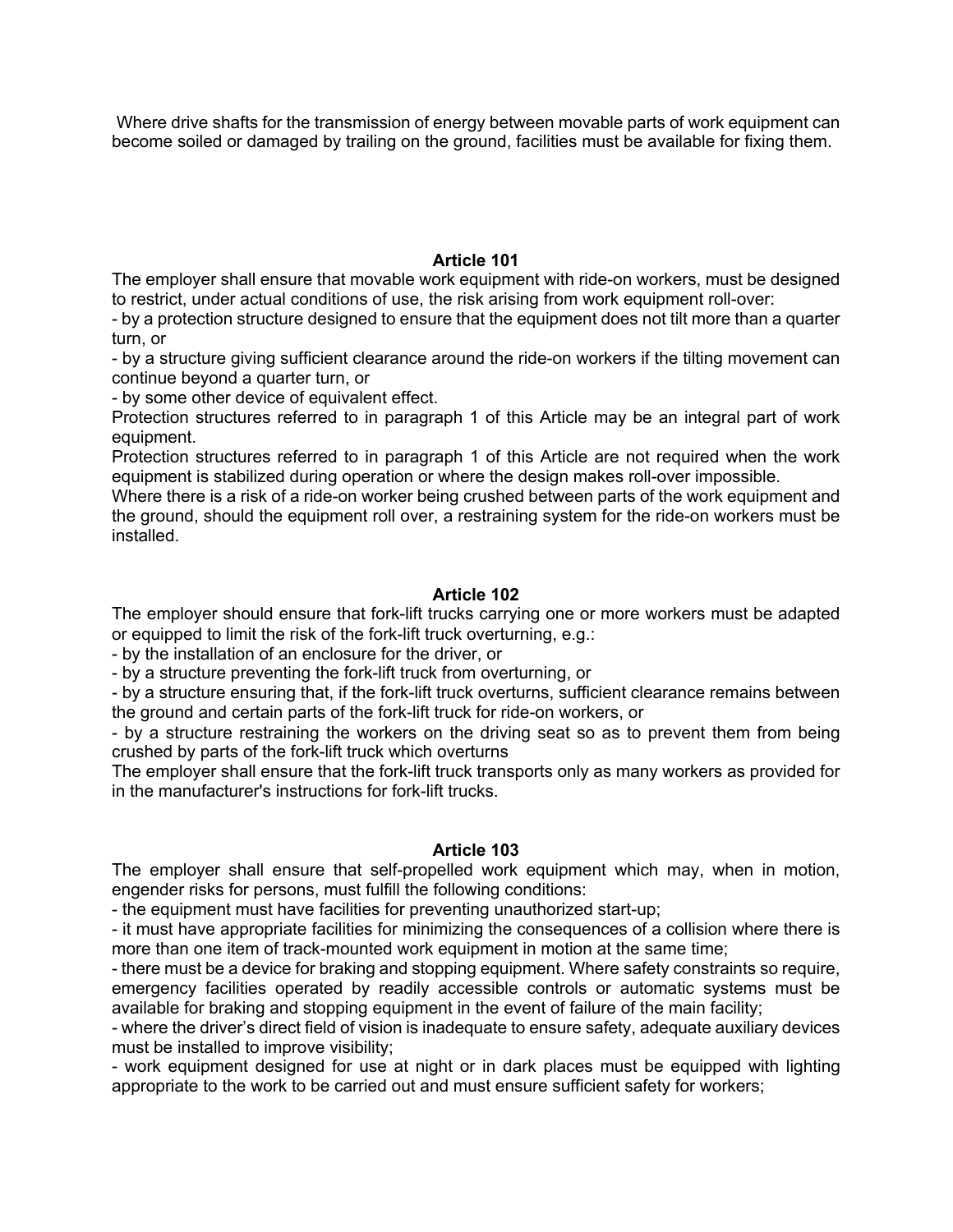- work equipment which constitutes a fire hazard, either on its own or in respect of whatever it is towing or carrying, and which is liable to endangered workers must be equipped with appropriate fire-fighting appliances where such appliances are not available sufficiently nearby at the place of use;

- remote-controlled work equipment must stop automatically once it leaves the control range;

- remote-controlled work equipment which may in normal conditions engender a crushing or impact hazard must have facilities to guard against this risk, unless other appropriate devices are present to control the impact risk.

## **15. The use of work equipment, whether or not self-propelled**

## **Article 104**

If mobile work equipment is moving around in a work area, appropriate traffic rules must be drawn up and followed (transport routes, the speed).

#### **Article 105**

Organizational measures must be taken by the employer to prevent workers on foot coming within the area of operation of self- propelled work equipment. If work can be done properly only if workers on foot are present, appropriate measures must be taken to prevent them from being injured by the equipment.

#### **Article 106**

Transport of workers on mechanically driven mobile work equipment is authorized only where safe facilities are provided for that purpose. If work must be carried out during the journey, speeds must be adjusted as necessary.

#### **Article 107**

Mobile work equipment with a combustion engine may not be used in working areas unless sufficient quantities of air presenting no health or safety risk to workers can be guaranteed.

## **16. Work equipment for lifting loads**

#### **Article 108**

As you use the funds for the work of lifting loads, regardless of whether it is on his permanent or temporary location (mobile, dismantled and re-assembled the means to work), the employer should ensure the strength and stability under all foreseeable conditions, taking into account the characteristics foundations, ground and cargo capacity in the point of setting up or fixing.

#### **Article 109**

The employer should ensure that the means to work for lifting visibly marked nominal capacity and, if necessary, load the table, for each position of the funds.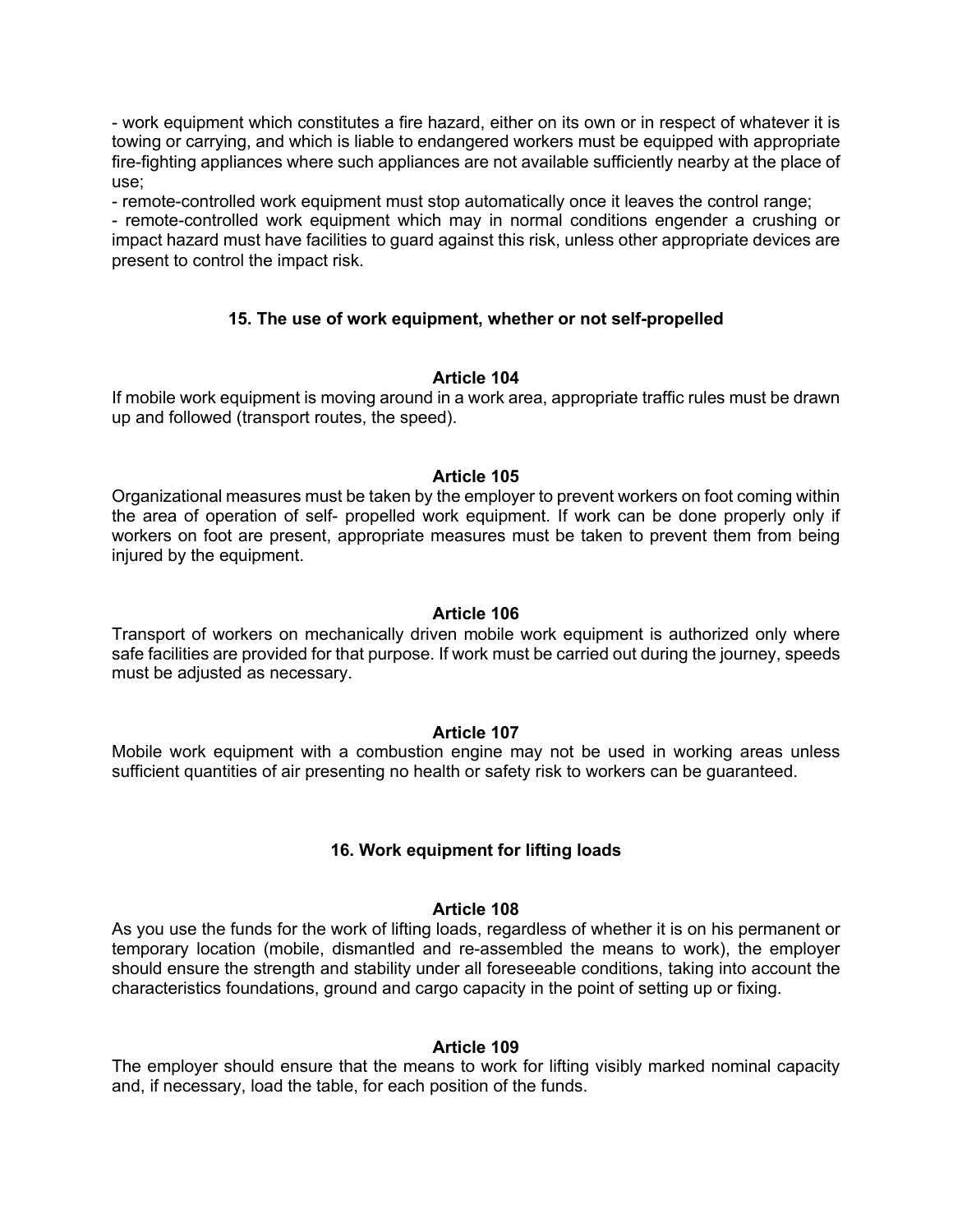The employer should ensure that the extra parts of the funds for the work of lifting loads placed tags to indicate in an unequivocal and safely use.

On working for the lifting, not intended for or could be used for lifting persons must be appropriately and clearly indicated its purpose.

## **Article 110**

Permanently installed working tool for lifting loads should be set so that by minimizing the risk that the burden:

- Struck the employee;

- Drift dangerously or fall freely;

- Inadvertently released.

#### **Article 111**

The employer should use when funds for the lifting or transfer the worker to provide: - Appropriate devices to prevent the risk of tipping over or falling funding for work;

- Prevent the risk of falls worker from funds for the work;

- Prevent the risk of crushing, entrapment or stroke means employed to work in the event of inadvertent contact with its parts;

- Ensuring the protection and release of the worker, if the accident is trapped in the vehicle for work.

If, because of terrain and height differences when using the means of work, regular safety measures cannot avoid danger to the worker, the employer should ensure that the means of work place protection lifeline with increased safety factor and that the validity of the protective rope regularly controls during daily work.

## **17. The use of work equipment for lifting loads**

## **Article 112**

Work equipment which is mobile or can be dismantled and which is designed for lifting loads must be used in such a way as to ensure the stability of the work equipment during use under all foreseeable conditions, taking into account the nature of the ground where the work equipment is placed.

#### **Article 113**

Without prejudice to paragraph 1 of this Article, exceptionally, work equipment which is not specifically designed for the purpose of lifting persons may be used for that purpose, provided appropriate action has been taken by the employer to ensure safety in accordance with national legislation and/or practice providing for appropriate supervision. While workers are on work equipment designed for lifting loads the control position must be manned at all times. Persons being lifted must have reliable means of communication and in the event of danger, there must be reliable means of evacuating them referred to in paragraph 3 of this Article.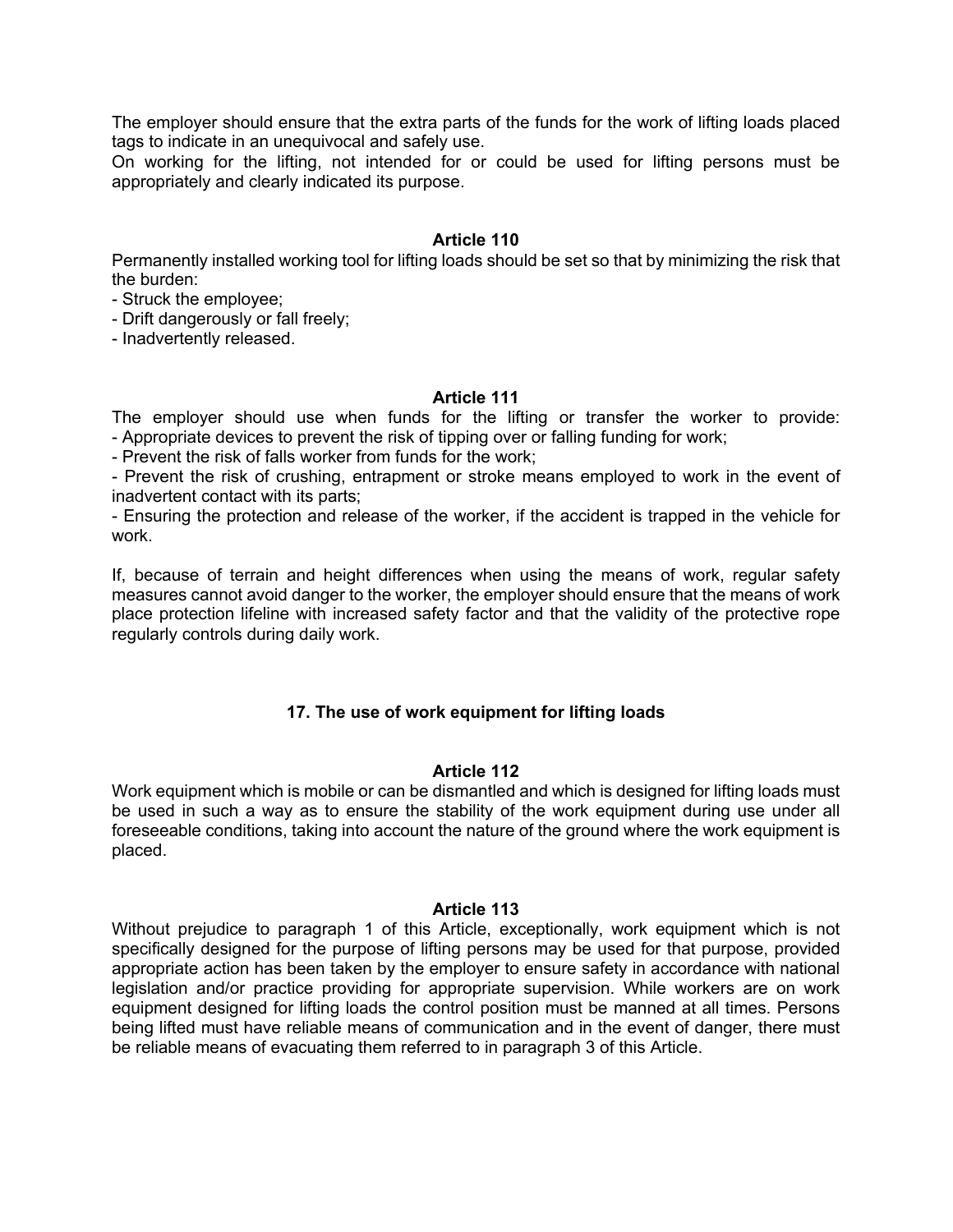Measures must be taken by the employer to ensure that workers are not present under suspended loads, unless such presence is required for the effective operation of the work. Loads may not be moved above unprotected workplaces usually occupied by workers. Where that is the case, if work cannot be carried out properly any other way, appropriate procedures must be laid down and applied.

# **Article 115**

Lifting accessories must be selected according to the loads to be handled, gripping points, attachment tackle and atmospheric conditions having regard to the mode and configuration of slinging. Lifting accessory tackle must be clearly marked so that users are aware of its characteristics where such tackle is not dismantled after use.

# **Article 116**

Lifting accessories must be stored in a way that ensures that they will not be damaged or degraded.

# **18. Work equipment for lifting non-guided loads**

# **Article 117**

When two or more items of work equipment used for lifting non-guided loads are installed or erected on a site in such a way that their working radii overlap, appropriate measures must be taken by the employer to avoid collision between loads or the work equipment parts themselves.

# **Article 118**

When using mobile work equipment for lifting non-guided loads, measures must be taken by the employer to prevent the equipment from tilting, overturning or, as the case may be, moving or slipping. Checks must be carried out to ensure that these measures are executed properly.

# **Article 119**

If the operator of work equipment designed for lifting non-guided loads cannot observe the full path of the load either directly or by means of auxiliary equipment providing the necessary information, a competent person must be in communication with the operator to guide him and organizational measures must be taken to prevent collisions of the load which could endanger workers.

Organizational measures must be taken by the employer when lifting non-guided loads to prevent workers or surrounding objects of loads impact, in a way that all activities are properly planned, appropriately supervised and carried out when lifting non-guided loads.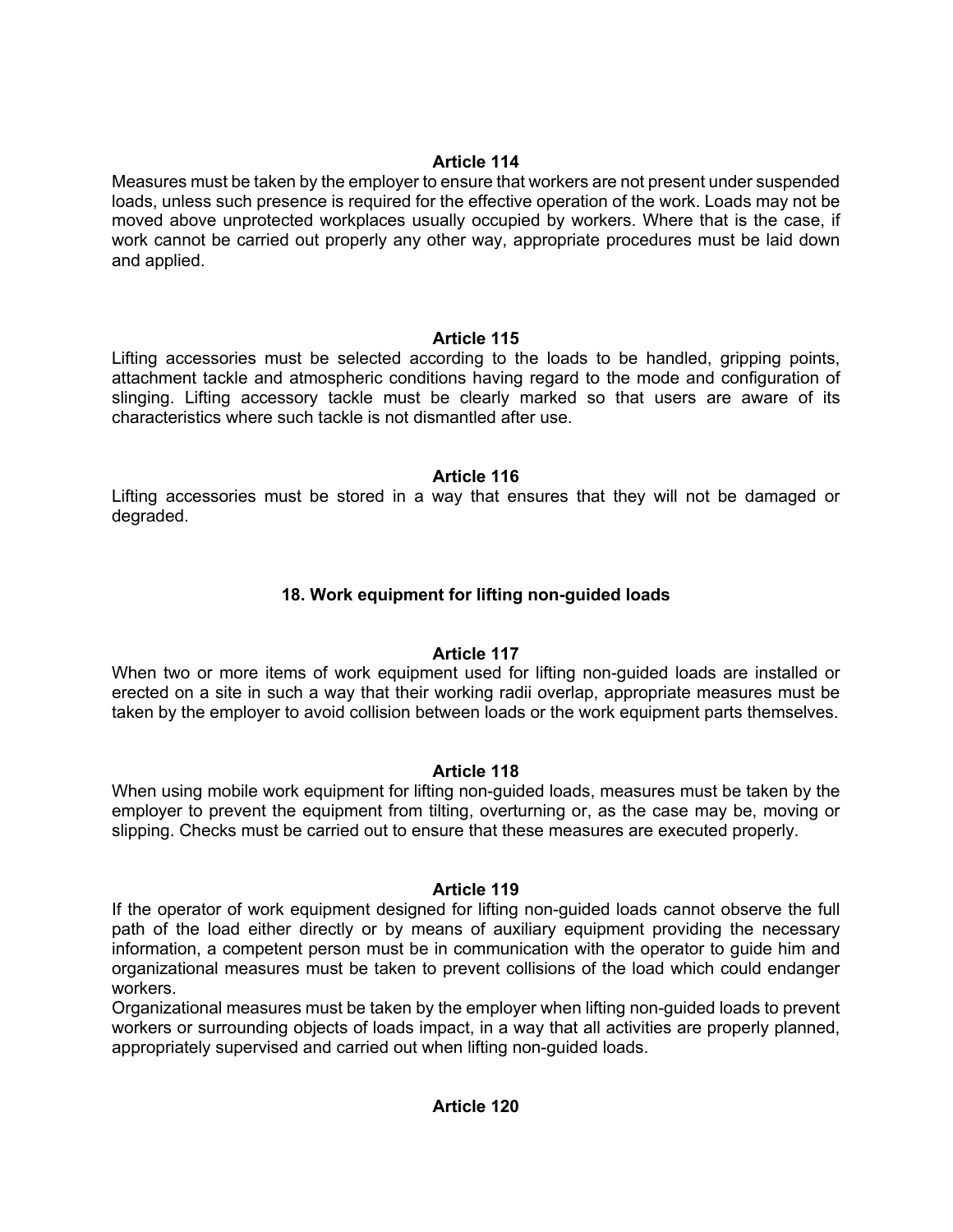Work must be organized in such a way that, when a worker is attaching or detaching a load by hand, it can be done safely, in particular through the worker retaining direct or indirect control of the work equipment.

## **Article 121**

All lifting operations must be properly planned, appropriately supervised and carried out in such a way as to protect the safety of workers.

In particular, if a load has to be lifted simultaneously by two or more items of work equipment designed for lifting non-guided loads, a procedure must be established and applied to ensure good coordination on the part of the operators.

## **Article 122**

If work equipment designed for lifting non-guided loads cannot maintain its hold on the load in the event of a complete or partial power failure, appropriate measures must be taken by the employer to avoid exposing workers to any resultant risks. Suspended loads must not be left unsupervised unless access to the danger zone is prevented and the load has been safely suspended and is safely held.

# **Article 123**

Open-air use of work equipment designed for lifting non-guided loads must be halted when meteorological conditions deteriorate to the point of jeopardizing the safe use of the equipment and exposing workers to risks. Adequate safety measures, in particular measures to avoid work equipment turning over, must be taken to avoid any risks to workers.

# **19. The use of work equipment provided for temporary work at a height**

# **1) General Provisions**

## **Article 124**

If temporary work at a height cannot be carried out safely and under appropriate ergonomic conditions from a suitable surface, the work equipment most suitable to ensure and maintain safe working conditions must be selected by the employer.

Collective protection measures must be given priority over personal protection measures. The dimensions of the work equipment must be appropriate to the nature of the work to be performed and to the foreseeable stresses, and must allow passage without danger.

The most appropriate means of access to temporary workplaces at a height must be selected by the employer according to the frequency of passage, the height to be negotiated and the duration of use. The choice made must permit evacuation in the event of imminent danger. Passage in either direction between a means of access and platforms, decks or gangways must not give rise to any additional risks of falling.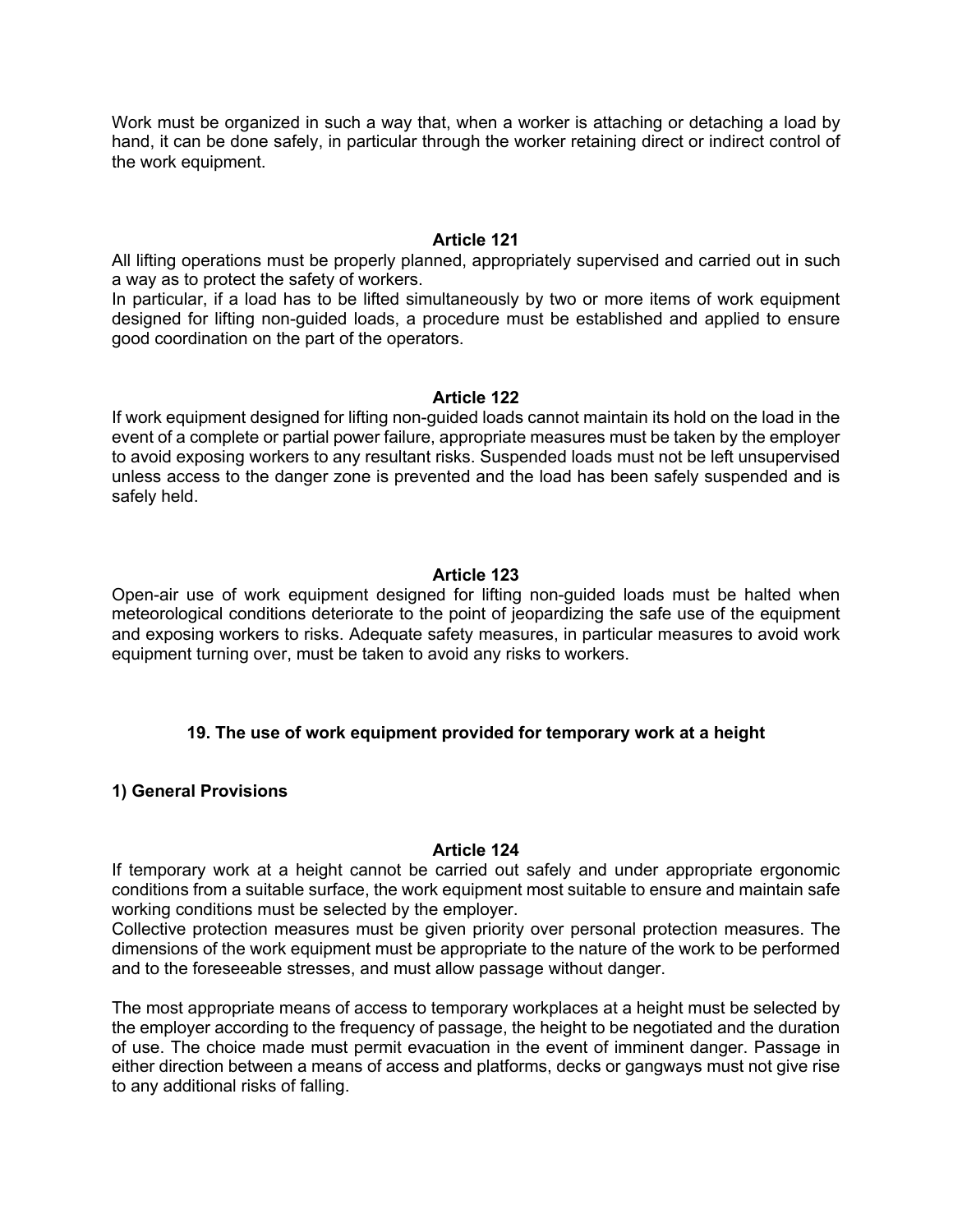Ladders may be used as work stations for work at a height only under circumstances in which the use of other, safer work equipment is not justified because of the low level of risk and by reason of either the short duration of use or existing features on site that the employer cannot alter.

## **Article 126**

Rope access and positioning techniques may be used only under circumstances where the risk assessment indicates that the work can be performed safely and where the use of other, safer work equipment is not justified.

Taking the risk assessment into account and depending in particular on the duration of the job and the ergonomic constraints, provision must be made for a seat with appropriate accessories.

## **Article 127**

Depending on the type of work equipment selected on the basis of the foregoing, the appropriate measures for minimizing the risks to workers inherent in that type of equipment must be determined. The installation of safeguards to prevent falls from a height have to be ensured by the employer. These must be of suitable configuration and sufficient strength to prevent or arrest falls from a height and, as far as possible, to preclude injury to workers.

Collective safeguards to prevent falls may be interrupted only at points of ladder or stairway access.

## **Article 128**

When the performance of a particular task requires the temporary removal of a collective safeguard designed to prevent falls, effective compensatory safety measures must be taken. The task referred to in paragraph 1 of this Article may not be performed until such measures have been taken. Once the particular task has been finished, either definitively or temporarily, the collective safeguards to prevent falls must be reinstalled.

# **Article 129**

Temporary work at a height may be carried out only when the weather conditions do not jeopardize the safety and health of workers.

# **2) Requirements regarding the use of ladders**

# **Article 130**

Ladders must be so positioned as to ensure their stability during use. Portable ladders must rest on a stable, strong, suitably-sized, immobile footing so that the rungs remain horizontal. Suspended ladders must be attached in a secure manner and, with the exception of rope ladders, in such a way that they cannot be displaced easily and their swinging is prevented.

# **Article 131**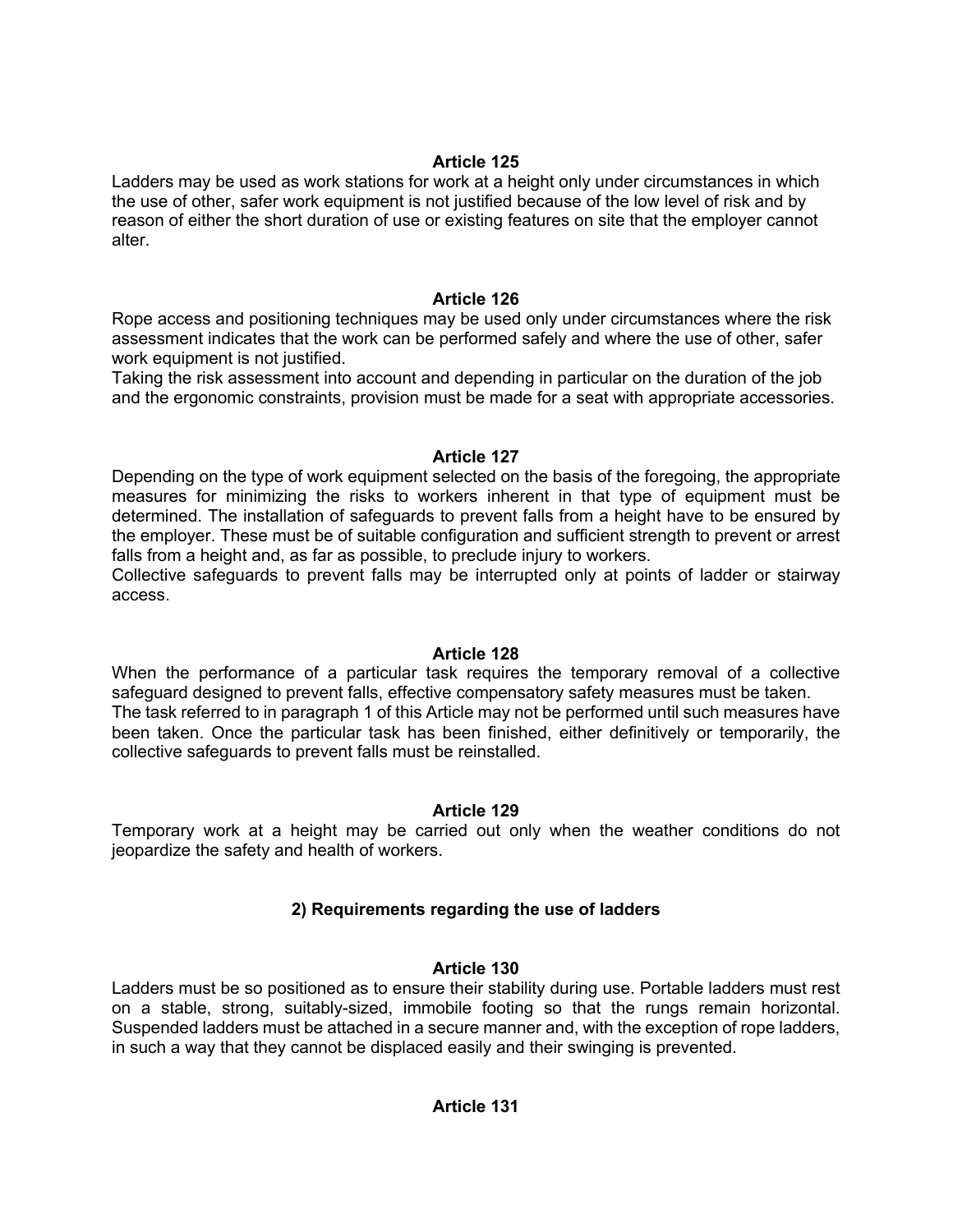The feet of portable ladders must be prevented from slipping during use by securing the uprights at or near their upper or lower ends, by any anti-slip device or by any other arrangement of equivalent effectiveness. Ladders used for access must be long enough to protrude sufficiently beyond the access platform, unless other measures have been taken to ensure a firm handhold. Interlocking ladders and extension ladders must be used in such a way that the different sections are prevented from moving relative to one another. Portable ladders must be prevented from moving before they are stepped on.

## **Article 132**

.

Ladders must be used in such a way that a secure handhold and secure support are available to the employee at all times. In particular, if a load has to be carried by hand on a ladder, it must not preclude the maintenance of a safe handhold.

# **3) Requirements regarding the use of scaffolding**

## **Article 133**

When a note of the calculations for the scaffolding selected is not available or the note does not cover the structural arrangements contemplated, strength and stability calculations must be carried out unless the scaffolding is assembled in conformity with a generally recognized standard configuration.

## **Article 134**

Depending on the complexity of the scaffolding chosen, the employer determines a person who should develop a plan for its installation, use and dismantling. The plan may be made in the standard form of the project with additional details regarding needed specific solutions of the scaffolding in question.

# **Article 135**

The bearing components of scaffolding must be prevented from slipping, whether by attachment to the bearing surface, provision of an anti-slip device or any other means of equivalent effectiveness, and the load-bearing surface must have a sufficient capacity. Wheeled scaffolding must be prevented by appropriate safety devices from moving accidentally during work at a height.

## **Article 136**

The dimensions, form and layout of scaffolding decks should be appropriate to the nature of the work to be performed and suitable for the working tools, equipment and materials to be carried, and should permit secure access, passage and work on scaffolding. Scaffolding decks should be assembled in such a way that their components cannot move during normal use. There must be no dangerous gaps between the deck components of scaffolding and the vertical collective safeguards designed to prevent falls.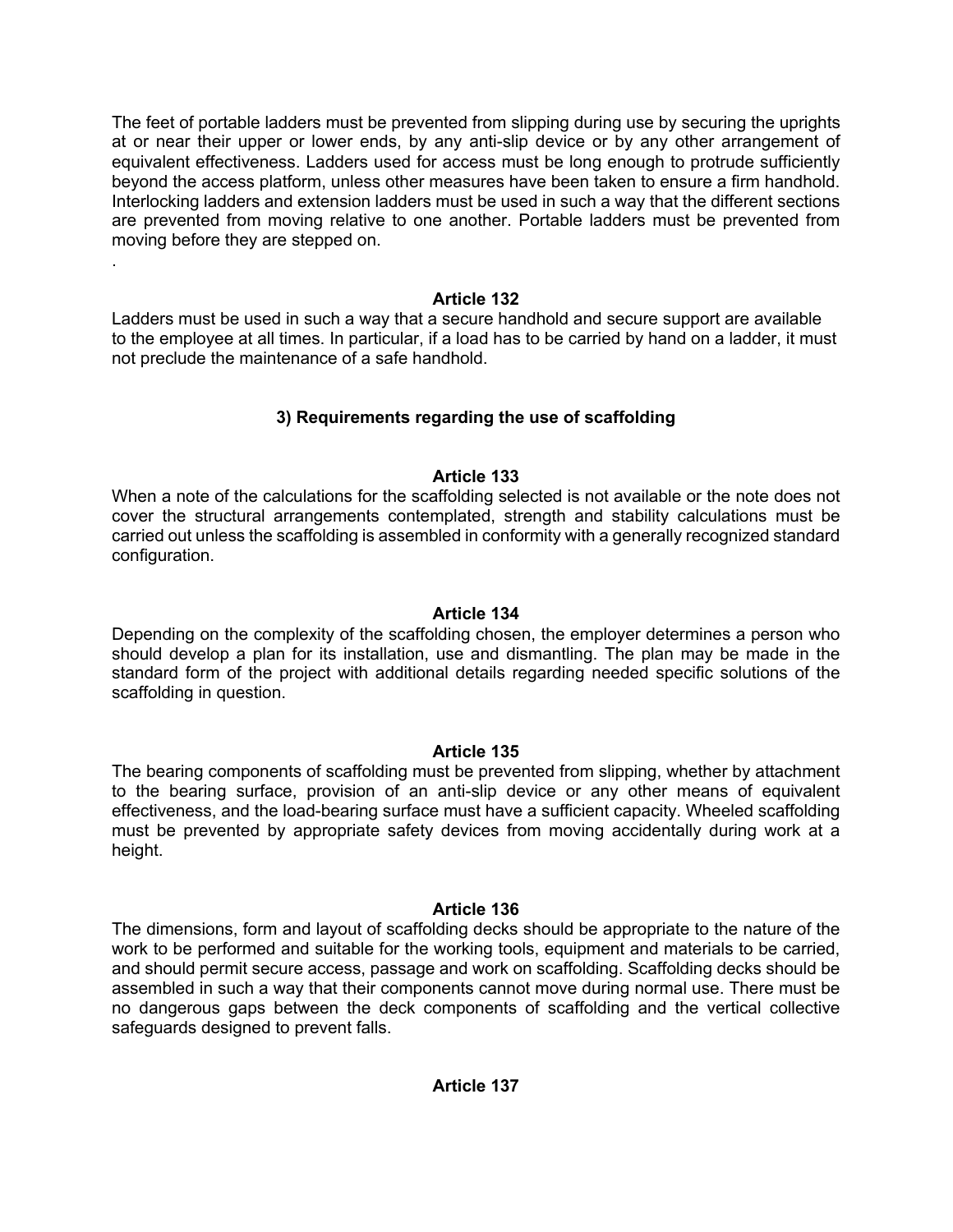When parts of a scaffolding are not ready for use, for example during assembly, dismantling or alteration, they should be marked with general warning sign for safety and health at work on a visible place and should be suitably delimited by physical means, preventing access of the employee to the danger zone.

## **Article 138**

Assembly, dismantling or alteration of the scaffolding must be performed only under the supervision of a competent person and by employees who have received appropriate and specific training in the operations envisaged, addressing specific risks, and more particularly in:

- understanding of the plan for the assembly, dismantling or alteration of the scaffolding concerned;

- safety measures during assembly, dismantling or alteration of the scaffolding concerned;

- safety measures to prevent the risk of employees or objects falling;

- safety measures in the event of changing weather conditions which could adversely affect the safety of the scaffolding concerned, i.e. of an employee;

- permissible loads;

- any other risks which the abovementioned assembly, dismantling or alteration operations may entail.

The person supervising and the employee who performs work on the assembly, dismantling or alteration of the scaffolding should have available the assembly and dismantling plan referred to in Article 134 of this Ordinance, including all instructions which it should contain.

# **4) Requirements regarding the use of rope access and positioning techniques**

## **Article 139**

The use of rope access and positioning techniques must comply with the following conditions:

- the system should comprise at least two separately anchored ropes, one as a means of access, descent and support (work rope) and the other as backup (security rope);

- the employee must be provided with and use an appropriate harness and must be connected by it to the security rope;

- the work rope must be equipped with safe means of ascent and descent and have a self-locking system to prevent the employee of falling if he loses the control of his movements. The security rope must be equipped with a mobile fall prevention system which follows the movements of the employee;

- the tools and other accessories to be used by the employee must be secured to the worker's harness or seat or by some other appropriate means;

- the work must be properly planned and supervised, so that the employee can be rescued immediately in an emergency;

- the employee concerned must receive adequate training specific to the operations envisaged, in particular for rescue procedures.

In exceptional circumstances where, in view of the assessment of risk, the use of a second rope (security rope) would make the work more dangerous for the employee, the use of a single rope (work rope) may be permitted, provided that appropriate measures have been taken to ensure safety by the employer.